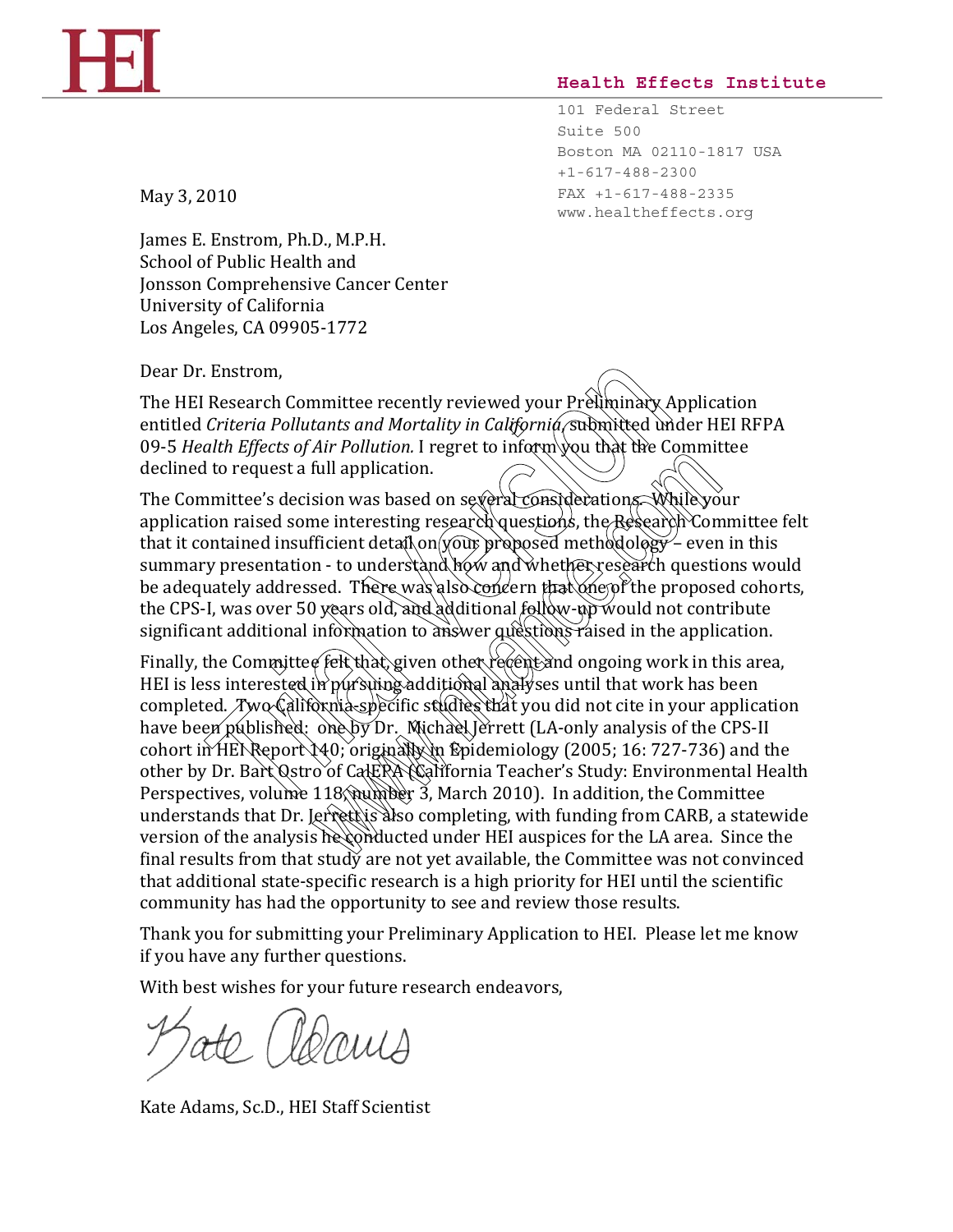## **Health Effects Institute Preliminary Application RFPA 09-5**

## **CRITERIA POLLUTANTS AND MORTALITY IN NIH-AARP DIET AND HEALTH STUDY COHORT**

James E. Enstrom, Ph.D., M.P.H. School of Public Health and Jonsson Comprehensive Cancer Center University of California Los Angeles, CA 90095-1772 <http://www.cancer.ucla.edu/>

> jenstrom@ucla.edu (310) 825-2048

> > May 17, 2010

# **BACKGROUND AND RATIONALE**

There is a major scientific controversy regarding the relationship between fine particulate air pollution (PM2.5) and mortality in California that needs to be addressed with additional epidemiologic research. This controversy is part of the larger issue of geographic variation and time trends in the mortality risk associated with criteria pollutants like PM2.5 and ozone. A full presentation of the controversy regarding the relationship between PM2.5 and mortality in California was given at the February 26, 2010 California Air Resources Board (CARB) Symposium "Estimating Premature Deaths from Long-term Exposure to PM2.5" [\(http://www.cal-span.org/cgi-bin/archive.php?owner=CARB&date=2010-02-26\)](http://www.cal-span.org/cgi-bin/archive.php?owner=CARB&date=2010-02-26). The state of the Control of the Control of the Control of the Control of the Arison of the Control of the Control of the Control of the Control of the control of the control of the control of the control of the control of **ATIONALE**<br>
controversy regarding the relationship between fine paradity in California that needs to be addressed with add<br>
his controversy tspart of the Targer issue of geographic<br>
risk associated with criteria pollutant

The controversy centers around the October 24, 2008 California Air Resources Board (CARB) Staff Report "Methodology for Estimating Premature Deaths Associated with Long-Term Exposures to Fine Airborne Particulate Matter in California" [\(http://www.arb.ca.gov/research/health/pm-mort/pm-mort\\_final.pdf\)](http://www.arb.ca.gov/research/health/pm-mort/pm-mort_final.pdf). This report was used as the primary public health justification for the December 12, 2008 approval by CARB members of extremely expensive "STATEWIDE TRUCK AND BUS REGULATIONS" [\(http://www.arb.ca.gov/regact/2008/truckbus08/truckbus08.htm\)](http://www.arb.ca.gov/regact/2008/truckbus08/truckbus08.htm).

On December 10, 2008 I submitted public comments to CARB questioning the scientific basis for these regulations [\(http://www.arb.ca.gov/lists/truckbus08/897](http://www.arb.ca.gov/lists/truckbus08/897-carb_enstrom_comments_on_statewide_truck_regulations_121008.pdf) carb enstrom comments on statewide truck regulations 121008.pdf). In addition, on July 11, 2008 other prominent scientists and I submitted additional criticisms of this relationship [\(http://www.arb.ca.gov/research/health/pm-mort/pm-mort\\_supp.pdf\)](http://www.arb.ca.gov/research/health/pm-mort/pm-mort_supp.pdf). Now there is epidemiologic evidence from eight different sources that there is no current relationship between PM2.5 and "premature deaths" in California and/or that there is geographic variation in PM2.5 mortality risk across the United States. This evidence is summarized below.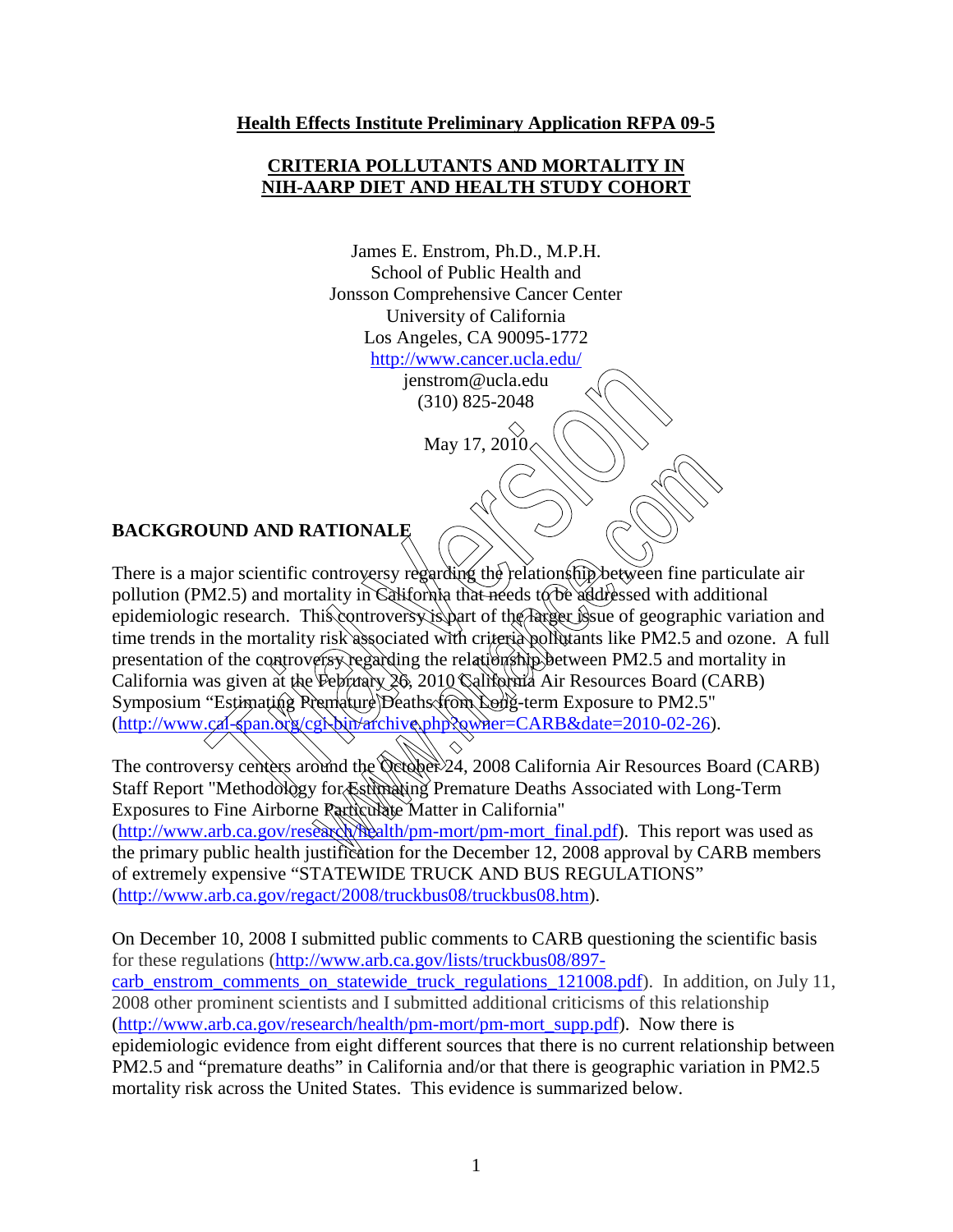1) Figure 21 "Fine Particles and Mortality Risk" on page 197 of the 2000 HEI Reanalysis Report by Krewski et al. (Krewski 2000) shows "medium mortality" in California: "0.711<relative risk of mortality<0.919". This finding is based the HEI reanalysis of 1982-1989 deaths in the ACS 1982 Cancer Prevention Study (CPS II) cohort. Figure 21 has been discussed in my CARB public comments cited above and in my June 1, 2006 *Inhalation Toxicology* response [\(http://www.scientificintegrityinstitute.org/IT060106.pdf\)](http://www.scientificintegrityinstitute.org/IT060106.pdf).

2) Slide 46 in the July 23, 2001 EPA Clear Air Scientific Advisory Committee (CASAC) presentation by Dr. Lester D. Grant shows no relationship between PM2.5 and deaths in the "West" based on the 2000 HEI Reanalysis (ACS CPS II cohort). Details are given on pages S-10 and S-11 of the July 11, 2008 public comments by Jon M. Heuss [\(http://www.scientificintegrityinstitute.org/Heuss071108.pdf\)](http://www.scientificintegrityinstitute.org/Heuss071108.pdf) and in the full EPA CASAC presentation by Grant (http://www.scientificintegrityinstitute.org/Grant072301.pdf).

3) My December 15, 2005 *Inhalation Toxicology* paper, "Fine Particulate Air Pollution and Total Mortality Among Elderly Californians, 1973-2002, showed no relationship between PM2.5 and deaths in 11 California counties in the California Cancer Prevention Study (CA CPS I) cohort during 1983-2002 (http://www.scientificintegrityinstitute.org/IT121505.pdf).

4) The December 1, 2008 *Environmental Health Perspectives* paper by Drs. Scott L. Zeger, Francesca Dominici, Aidan McDermott, and Yonathan M. Samet, "Mortality in the Medicare Population and Chronic Exposure to Fine Particulate Air Pollution in Urban Centers (2000-2005)" found "no evidence of a positive association between  $\overrightarrow{2P}$  code–level PM2.5 and mortality rates for the 640 urban  $\chi$ IP codes in the western region [California, Oregon, and Washington]. This lack of association is largely because the Los Angeles basin counties (California) have higher RM levels than other West Coast urban centers, but not higher adjusted mortality rates." (http://www.ehponline.org/members/2008/11449/11449.pdf). the same of the Hall Meridian of The Taurany 21<br>
Scientificintegrity institute.org/Heuss071108.pdf) and in the full<br>
the scientificintegrity institute.org/Heuss071108.pdf) and in the full<br>
tends to Grant (http://www.scient Lerly Californians, 1973-2002, "Showed ho relationship<br>Lerly Californians, 1973-2002, "Showed ho relationship<br>lifornia counties in the California Cancer Prevention S<br>http://www.scientificshieshityinshilute.org/(TEXNS05.pc<br>

5) My unpublished February 11, 2009 letter regarding the January 22, 2009 *New England Journal of Medicine* paper "Fine-Rarticulate Air Pollution and Life Expectancy in the United States" by Drs. C Arden Pope III, Wajid Ezzati, and Douglas W. Dockery showed there was no relationship between reduction in PM2.5 concentrations during 1979-2001 and increase in life expectancy during 1980-1999 in 11 California counties with PM2.5 data or in the four California cities used in the *NEJM* paper itself [\(http://www.arb.ca.gov/lists/gmove09/1](http://www.arb.ca.gov/lists/gmove09/1-carb_enstrom_comments_re_pm2.5_and_life_expectancy_052709.pdf) carb enstrom comments re pm2.5 and life expectancy 052709.pdf) Further details by Stan Young of NISS presented at February 20, 2010 AAAS Symposium and summarized in February 26, 2010 CARB Symposium.

6) Table 33 in the 2009 HEI Research Report No. 140 by Krewski et al. shows that there has been a sharp decline in the nationwide relative risk (RR) relating PM2.5 to mortality based on 1979-1983 PM2.5 data and 1982-2000 deaths in the ACS CPS II cohort. The RR = 1.048 (1.022-1.076) during 1982-1989, 1.021 (1.002-1.041) during 1990-1998, and 1.014 (0.980- 1.049) during 1999-2000 [\(http://www.arb.ca.gov/research/health/pm-mort/enstrom.pdf\)](http://www.arb.ca.gov/research/health/pm-mort/enstrom.pdf). Based on this recent HEI evidence, there may be no current relationship between PM2.5 and mortality in the US as a whole.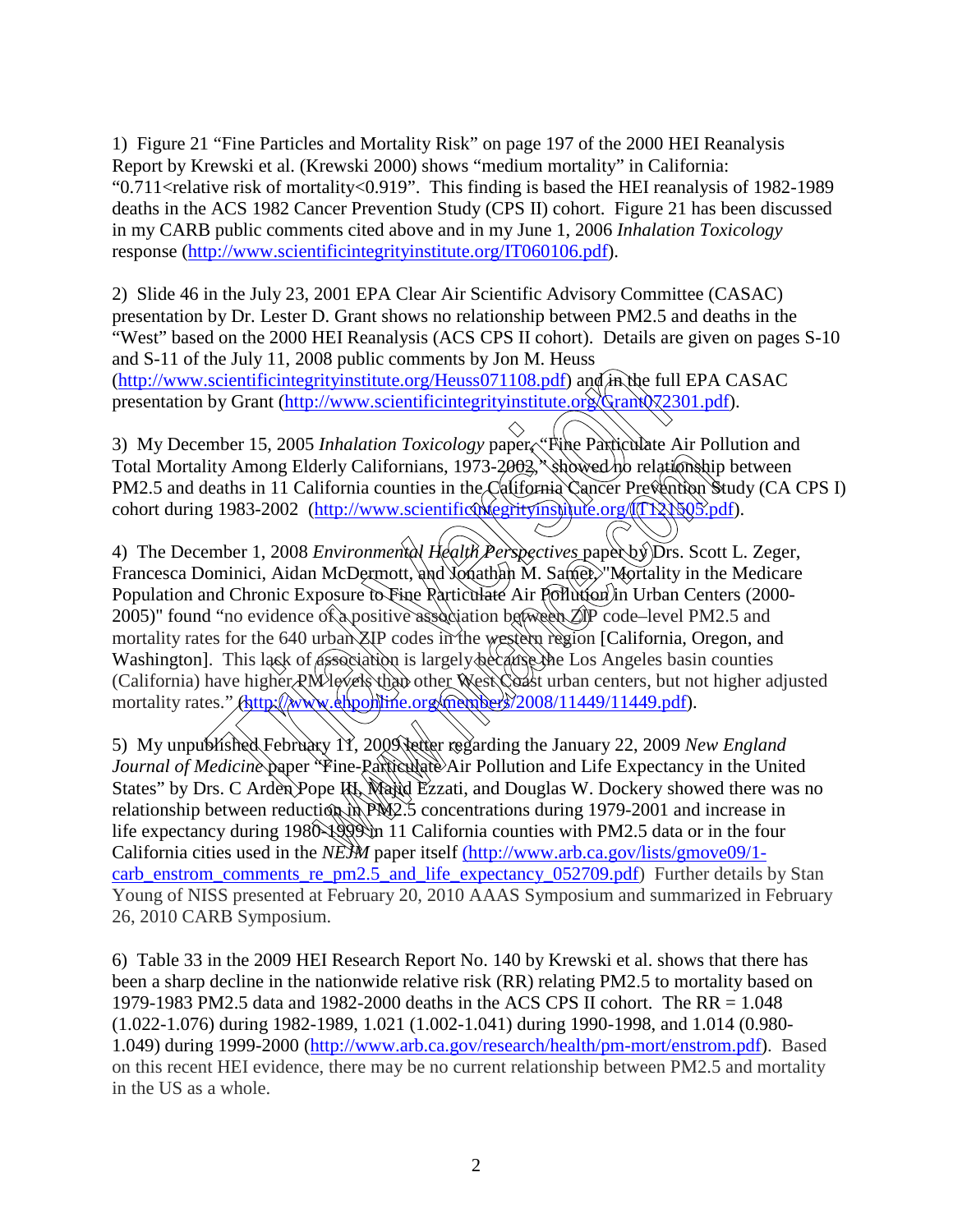7) The November 1, 2009 *Environmental Health Perspectives* paper by Drs. Robin C. Puett, Jaime E. Hart, Jeff D Yanosky, Christopher Paciorek, Joel Schwartz, Helen Suh, Frank E Speizer, and Francine Laden "Chronic Fine and Coarse Particulate Exposure, Mortality, and Coronary Heart Disease in the Nurses' Health Study" [\(doi/10.1289/ehp.0900572\)](http://ehp03.niehs.nih.gov/article/fetchArticle.action?articleURI=info:doi/10.1289/ehp.0900572). This paper found a positive relationship between PM2.5 and mortality in the women from the Nurses' Health Study living in metropolitan areas of the northeastern and midwestern United States. However, the paper suggested that the relationship may have been different in other parts of the United States, such as, California.

8) The February 26, 2010 CARB Symposium on "Estimating Premature Deaths from Long-term Exposures to PM2.5" included a PPT presentation by Dr. Michael Jerrett "California-specific Studies on the PM2.5 Mortality Association" (http://www.arb.ca/gov/research/health/pm[mort/jerrett.pdf\)](http://www.arb.ca.gov/research/health/pm-mort/jerrett.pdf). Jerrett slides 12 and 26 present relative risk (RR) results for the CA CPS II cohort showing RR ~ 1.00 (0.97-1.03) for all causes of death during  $1982-2000$ . The Jerrett result is in exact agreement with the Enstrom 2005 result for the CA CPS I cohort RR =  $1.00$ (0.98-1.02) for all causes of death during 1983-2002. Based on the CA CPS Rand CA CPS II results, by far the two largest California-specific studies, the number of "premature deaths" associated with PM2.5 exposure is zero  $(\frac{http://www.arb.ca.glov/lists/offr}{http://www.arb.ca.glov/lists/offr})$ carb\_enstrom\_comments\_on\_pm2.5\_\_\_ mortality.

The above findings provide substantial evidence that there is both geographic and temporal variation in PM2.5 mortality risk in the United States, including no current relationship in California and declining risk nationally. In addition, there is recent evidence of no relationship between ozone and mortality in California (Jerrett 2009) and Smith 2009), with a mortality risk pattern for ozone in the US that appears to follow the same pattern seen for PM2.5 (Krewski 2000). Thus, it is very important to analyze the current national relationship between criteria pollutants and mortality in a detailed and transparent way using a large and relevant data base that provides new results that can be independently reproduced. Although the focus must be on PM2.5 and  $\delta$ zone, it is important to assess another criteria pollutants: PM10, carbon monoxide, sulfur dioxide, and nitrogen dioxide. These analyses must address the concerns raised in recent reviews regarding PM2.5 (Moolgavkar, 2005) and ozone (McClellan, 2009). These analyses are quite timely given the currently ongoing assessment of criteria pollutants by the US Environmental Protection Agency (US EPA 2009). of Praz.5 metaded at Presidental or to the contract of the pM2.5 Mortality Association" (http://www.arb.ca/govesses<br>
pdf). Ierrett slides 12 and 26 present relative risk (RR) results<br>
ring RR ~ 1.00 (0.97-1.03) for all ca f death during 1983-2002. Based on the CA CPS Tand<br>st California-specific studies, the number of speechaft<br>st California-specific studies, the number of speechaft<br>osure is zero (http://www.arb.ca.gov/lists/offroad0925<br>on

## **PROJECT PLAN**

The proposed new research is a detailed analysis of the relationship between criteria pollutants and mortality in the NIH-AARP Diet and Health Study. This constitutes one of the largest analyses ever conducted in the United States. The NIH-AARP Diet and Health Study was developed at the National Institutes of Health (NIH) to examine the relationship between diet and health [\(http://dietandhealth.cancer.gov/\)](http://dietandhealth.cancer.gov/). During 1995-1996, 3.5 million dietary questionnaires were mailed to AARP members, aged 50-71 years, who resided in eight states, including California. A total of 566,407 individuals (339,671 males and 226,736 females) returned the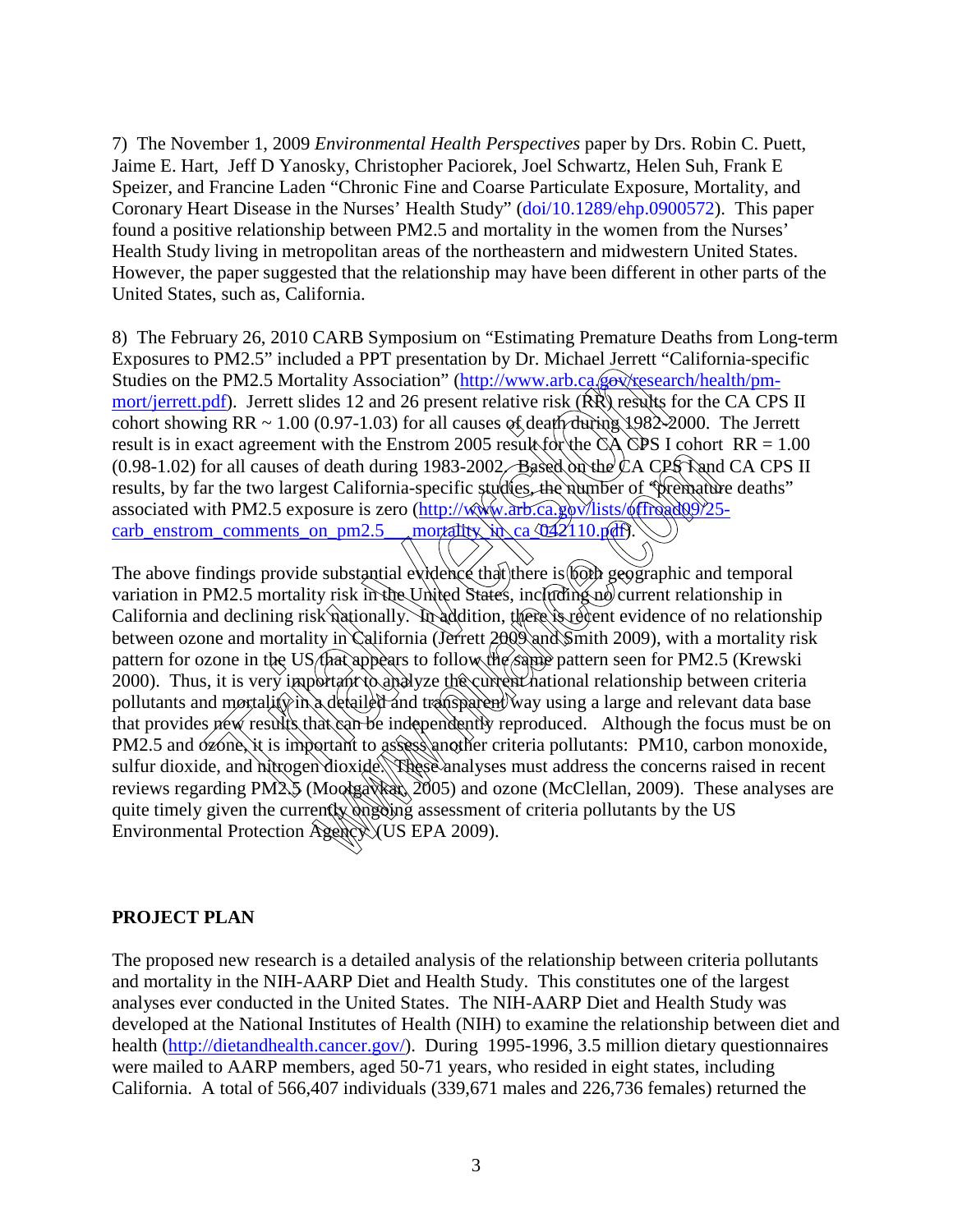questionnaire, and a total of 334,910 of these completed a 1996-1997 risk-factor questionnaire (Schatzkin 2001). The NIH-AARP cohort has been followed for mortality during 1995-2005, with about 50,000 deaths identified through 2005. Additional follow-up has been conducted, including a 2004-2006 follow-up questionnaire (George 2009). This cohort has not been used for air pollution epidemiology, but individual lifestyle characteristics, including county of residence, are available on all subjects. This large cohort can provide important new evidence on criteria pollutants and mortality in California and the United States. Demographic characteristics of the NIH-AARP cohort include: 1) Age at entry:  $50-54 = 73,790$ ;  $55-59 = 125,694$ ;  $60-64 =$ 159,071; 65-69 = 186,512; 70+ = 21,340; 2) State of residence: CA = 175,090; FL = 122,013;  $GA = 15,994$ ;  $LA = 21,720$ ;  $MI = 28,574$ ;  $NC = 46,950$ ;  $NJ = 71,068$ ;  $PA = 84,998$ . Of the approximately 50,000 total deaths that occurred during 1995-2005, there were 4,700 from lung cancer, 9,600 from all other cancers, 19,600 from all circulatory diseases (15,900 from diseases of the heart and 2,500 from cerebrovascular diseases) and 3,500 from chronic obstructive pulmonary disease (http://dietandhealth.cancer.gov/resource/).

## **SPECIFIC AIMS**

1) Obtain required permission from NIH to use NIH-AARP Health and Diet cohort database, with state and county of residence identification, for this research project. Initial query indicates use of this cohort for air pollution epidemiology research is acceptable to NIH.

2) Assemble available California and national county-level data since 1995 on criteria pollutants (PM2.5, ozone, PM10, carbon monoxide, sulfur dioxide, and nitrogen dioxide) from CARB and US EPA databases and merge it into the NIH-AARP database based on county of residence of subjects. Prepare SAS database for detailed analysis (of NIH-AARP cohort.

3) Conduct analyses using Cox proportional hazards regression (PHREG) model that makes full use of the NIH-AARP cohort database and the existing 1995-2004 mortality follow-up data. Run this model using SAS Proc PHREG (SAS 2004) to provide relative risks for death for PM2.5, ozone, and the other criteria pollutants. These analyses will be similar to those previously done (Enstrom 2005, Enstrom 2006, Jerrett 2009, and Krewski 2009). The analyses will include the confounding variables used by Enstrom 2005 and Krewski 2009, such as: age, sex, race, marital status, education, health status, body mass index, smoking history, alcohol consumption, diet, exercise, occupational exposure, and urbanization. The analyses will initially focus on deaths from all causes and will be conducted for residents in each of the eight states in the cohort, including California. Later analyses will be conducted for major causes of death, particularly cancer, respiratory diseases, and circulatory diseases. Additional details of the analysis plan need to be completed. Fr[o](http://dietandhealth.cancer.gov/resource/)m an one cancels, Fr, OUNTED MARE (Section 2005)<br>Trial Version (Figure 2014) and 2,500 from crebrovascular diseases) and 3,500 from chronical<br>disease (http://dietandhealth.cancer.gov/resource/).<br>AIMS<br>aquired permission sion from NIH to use NIH-AARP Health and Dieticohosidence identification, for this research project. Initial ellution epidemiology research is acceptable to NIH.<br>
ifornia and national county-level data since 1995 on crise

4) Make a detailed comparison of the relationships found in the NIH-AARP cohort with published results obtained in the CA CPS I cohort, the CPS II cohort, and other major US cohorts, as recently summarized by the US EPA Integrated Science Assessment (US EPA 2009).

5) Prepare and submit for publication a detailed manuscript(s) based on the results obtained from the above specific aims.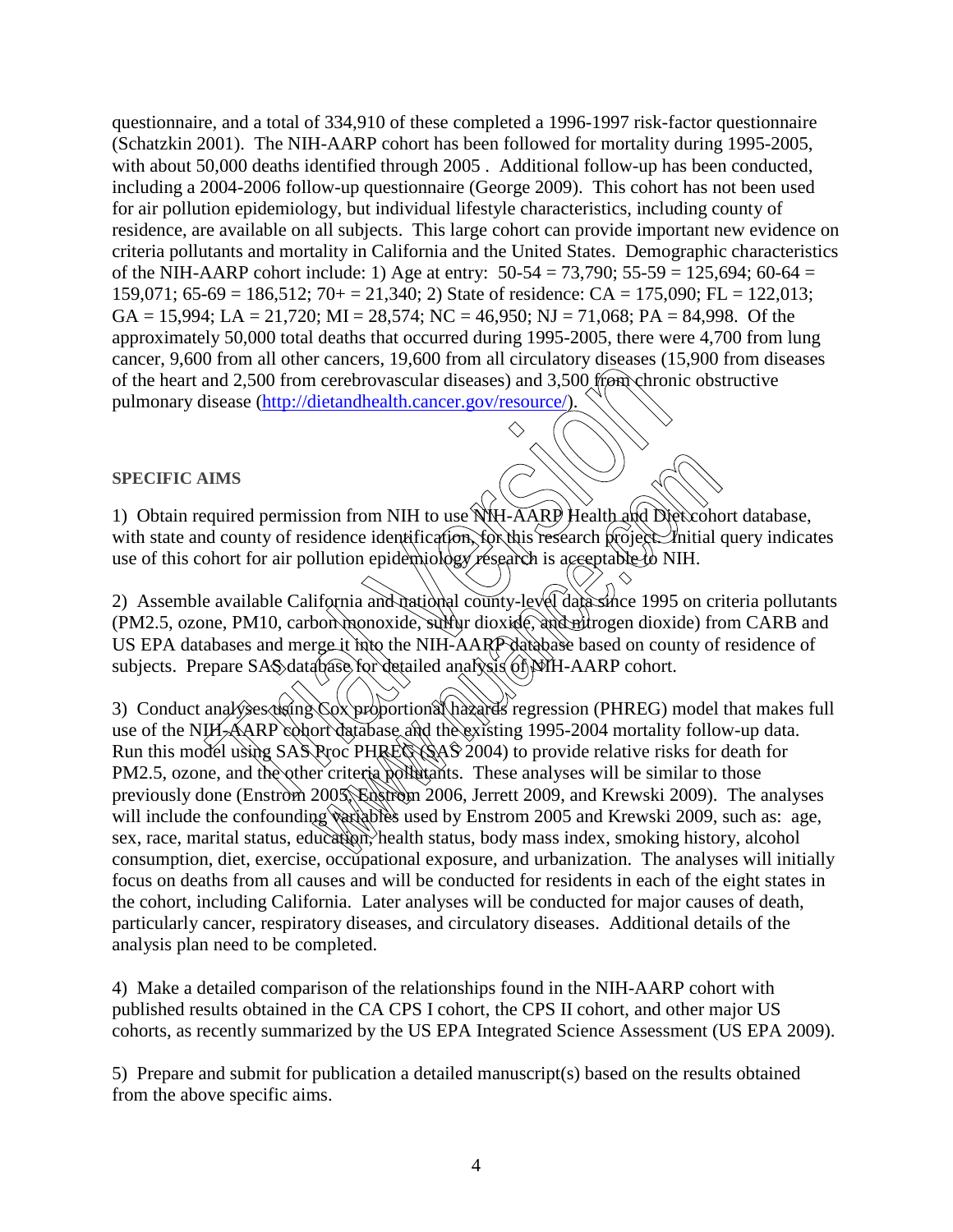## **SIGNIFICANCE**

Because of the importance of the health effects of criteria pollutants, it is valuable to analyze and reassess their relationship to mortality in a rigorous, detailed, and transparent way using a large and accessible data base, such as the NIH-AARP cohort. In particular, it is important to obtain recent, detailed, and transparent results specific to California and the United States for the relationship to mortality of PM2.5 and the other criteria pollutants: ozone, PM10, carbon monoxide, sulfur dioxide, and nitrogen dioxide. These analyses will address the concerns raised in recent reviews regarding PM2.5 (Moolgavkar 2005) and ozone (McClellan 2009). These analyses are quite timely given the currently ongoing assessment of criteria pollutants by the US Environmental Protection Agency (US EPA 2009). This research has the potential to clarify and improve the regulation of criteria pollutants in California and the United States.

## **BUDGET**

The budget is estimated to be approximately \$100,000 in total direct costs per year for three years, depending upon final proposal. This budget will be used to provide an appropriate level of funding for myself, a statistician, data base manager, a research assistant. Also, a small portion of the funding will be used to obtain expert assistance from potential scientific consultants, such as, Jan de Leeuw, Ph.D., UCLA; Frederick W. Lipfert, Ph.D., New York; Suresh Moolgavkar, M.D., Ph.D., Exponent; Richard L. Smith, Ph.D., Umixersity of North Carolina; and S. Stanley Young, Ph.D., National Institute of Statistical Sciences Frese consultants still need to approve their participation in this project i quite timely given the currently ongoing assessment of criteria<br>tal Protection Agency (US EPA 2009). This research flas the pregulation of criteria pollutants in California and the United St<br>regulation of criteria pollut be approximately \$100,000 in total direct costs per year<br>I proposal. This budget will be used to provide an appr<br>tician, data base manager, a research assistant. Also, a<br>to obtain expert assistance from potential scientifi

## **REFERENCES**

Enstrom JE. Fine particulate air pollution and total mortality among elderly Californians, 1973-2002. *Inhalation Toxicology* 2005;17:803-816 [\(http://www.scientificintegrityinstitute.org/IT121505.pdf\)](http://www.scientificintegrityinstitute.org/IT121505.pdf)

Enstrom JE. Response to "A critique of 'Fine particulate air pollution and total mortality among elderly Californians, 1973-2002' by Bert Brunekreef, PhD, and Gerard Hoek, PhD." *Inhalation Toxicology* 2006;18:509-514 [\(http://www.scientificintegrityinstitute.org/IT060106.pdf\)](http://www.scientificintegrityinstitute.org/IT060106.pdf).

[George SM,](http://www.ncbi.nlm.nih.gov/pubmed?term=%22George%20SM%22%5BAuthor%5D&itool=EntrezSystem2.PEntrez.Pubmed.Pubmed_ResultsPanel.Pubmed_RVAbstract) [Park Y,](http://www.ncbi.nlm.nih.gov/pubmed?term=%22Park%20Y%22%5BAuthor%5D&itool=EntrezSystem2.PEntrez.Pubmed.Pubmed_ResultsPanel.Pubmed_RVAbstract) [Leitzmann MF,](http://www.ncbi.nlm.nih.gov/pubmed?term=%22Leitzmann%20MF%22%5BAuthor%5D&itool=EntrezSystem2.PEntrez.Pubmed.Pubmed_ResultsPanel.Pubmed_RVAbstract) [Freedman ND,](http://www.ncbi.nlm.nih.gov/pubmed?term=%22Freedman%20ND%22%5BAuthor%5D&itool=EntrezSystem2.PEntrez.Pubmed.Pubmed_ResultsPanel.Pubmed_RVAbstract) [Dowling EC,](http://www.ncbi.nlm.nih.gov/pubmed?term=%22Dowling%20EC%22%5BAuthor%5D&itool=EntrezSystem2.PEntrez.Pubmed.Pubmed_ResultsPanel.Pubmed_RVAbstract) [Reedy J,](http://www.ncbi.nlm.nih.gov/pubmed?term=%22Reedy%20J%22%5BAuthor%5D&itool=EntrezSystem2.PEntrez.Pubmed.Pubmed_ResultsPanel.Pubmed_RVAbstract) [Schatzkin A,](http://www.ncbi.nlm.nih.gov/pubmed?term=%22Schatzkin%20A%22%5BAuthor%5D&itool=EntrezSystem2.PEntrez.Pubmed.Pubmed_ResultsPanel.Pubmed_RVAbstract) [Hollenbeck A,](http://www.ncbi.nlm.nih.gov/pubmed?term=%22Hollenbeck%20A%22%5BAuthor%5D&itool=EntrezSystem2.PEntrez.Pubmed.Pubmed_ResultsPanel.Pubmed_RVAbstract) [Subar AF.](http://www.ncbi.nlm.nih.gov/pubmed?term=%22Subar%20AF%22%5BAuthor%5D&itool=EntrezSystem2.PEntrez.Pubmed.Pubmed_ResultsPanel.Pubmed_RVAbstract) Fruit and vegetable intake and risk of cancer: a prospective cohort study. *[Am J Clin Nutr](javascript:AL_get(this,%20)* 2009;89:347-353.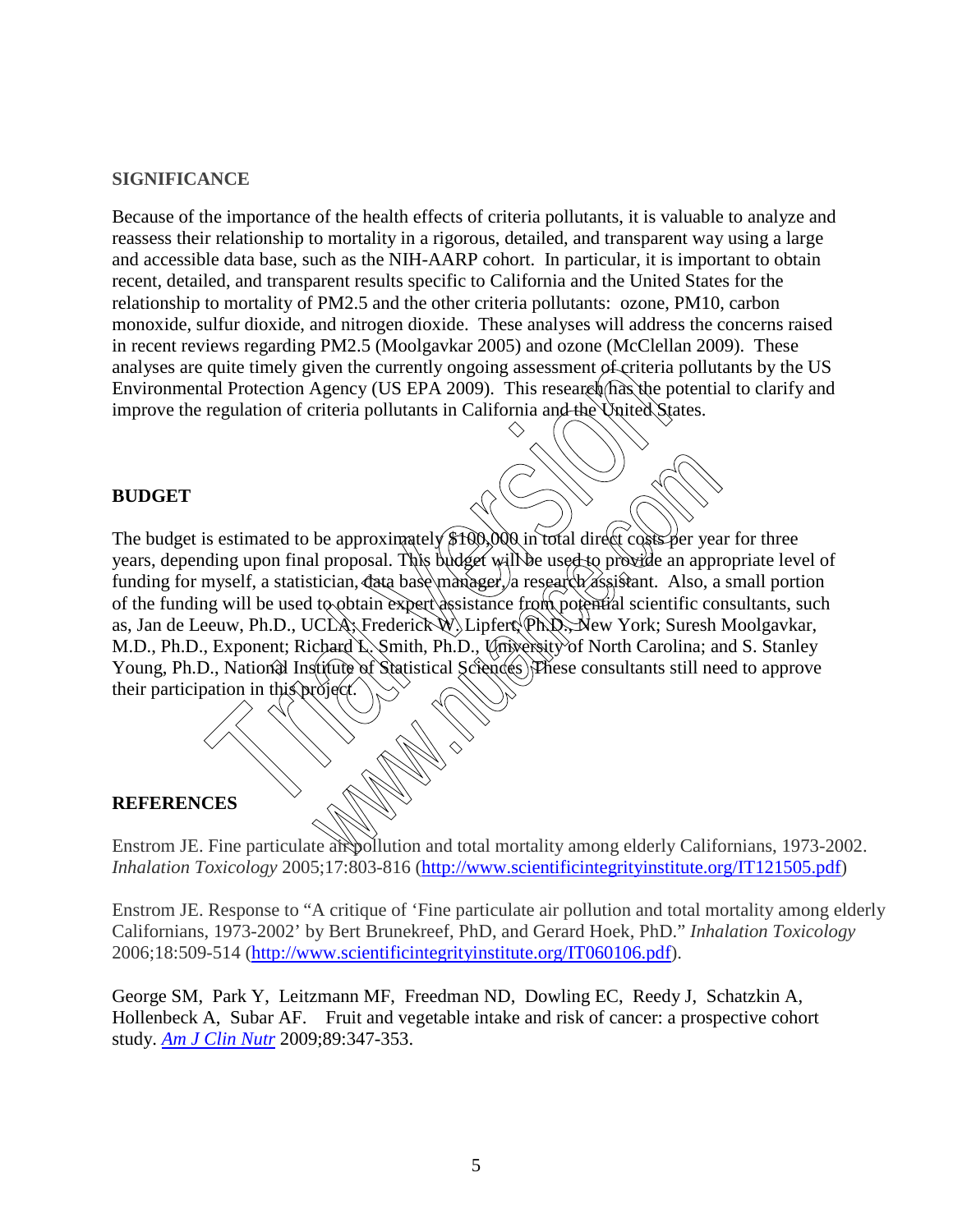Jerrett M, Burnett RT, Pope CA III, Ito K, Thurston G, Krewski D, Shi Y, Calle E, Thun M. Long-Term Ozone Exposure and Mortality. *N Engl J Med* 2009;360:1085-1095 and Supplemental Information [\(http://content.nejm.org/cgi/content/full/360/11/1085\)](http://content.nejm.org/cgi/content/full/360/11/1085).

Krewski D, Burnett RT, Goldberg MS, Hoover K, Siemiatycki J, Abrahamowicz M, White WH, Jerrett M, others. Reanalysis of the Harvard Six Cities Study and the American Cancer Society Study of Particulate Air Pollution and Mortality: Special Report. Cambridge, MA: Health Effects Institute, July 2000 [\(http://pubs.healtheffects.org/\)](http://pubs.healtheffects.org/).

Krewski D, Jerrett M, Burnett RT, Ma R, Hughes E, Shi Y, Turner MC, Pope CA III, Thurston G, Calle EE, Thun MJ, others. Extended follow-up and spatial analysis of The American Cancer Society study linking particulate air pollution and mortality. HEI Research Report No. 140. Boston, MA: Health Effects Institute; May 2009 [\(http://pubs.healtheffects.org/\)](http://pubs.healtheffects.org/).

McClellan RO, Frampton MW, Koutrakis P, McDonnell WF, Moolgavkar S, North DW, Smith AE, Smith RL, Utell MJ. Critical considerations in evaluating scientific evidence of health [effects of ambient ozone: a conference report.](http://www.ncbi.nlm.nih.gov/pubmed/19731972?itool=EntrezSystem2.PEntrez.Pubmed.Pubmed_ResultsPanel.Pubmed_RVDocSum&ordinalpos=14) *Inhalation*  $\chi$  *Toxicology* 2009; $\chi$  Suppl 2:1-36. From Health Perspect 2009;360:376-386.<br>
Range particular Consideration and Microsofthe Reserves the Reserves of the Reserves of the Health Effects.<br>
RD, Frampton MW, Koutrakis P, McDonnell WF. Moolgaykar<br>
RL, Utell MJ. Cr

Moolgavkar SH. [A review and critique of the EPA's rationale for a fine particle standard.](http://www.ncbi.nlm.nih.gov/pubmed/15896449?ordinalpos=15&itool=EntrezSystem2.PEntrez.Pubmed.Pubmed_ResultsPanel.Pubmed_DefaultReportPanel.Pubmed_RVDocSum) *Regulatory Toxicology Pharmacology* 2005;42:123-144 [\(http://www.sciencedirect.com/\)](http://www.sciencedirect.com/).

Moolgavkar SH. Fine particles and mortality. *Inhalation Toxicology* 2006;18:93-4.

Pope CA III, Ezzati M, Dockery DW. Fine-Particulate Air Pollution and Life Expectancy in the United States. *N Engl J Med* 2009;360:376-386.

Puett RC, Hart JE, Yanosky JD, Paciorek C, Schwartz J, Suh H, Speizer FE, Laden F. Chronic fine and coarse particulate exposure, mortality, and coronary heart disease in the Nurses' Health [Study.](http://www.ncbi.nlm.nih.gov/pubmed/20049120) *Environ Health Perspect* 2009;117:1697-1701.

SAS Institute, Inc. 2004. The PHREG Procedure. *SAS/STAT 9.1 user's guide.* pp. 3213–3332. [\(http://support.sas.com/documentation/onlinedoc/91pdf/sasdoc 91/stat ug 7313.pdf\)](http://support.sas.com/documentation/onlinedoc/91pdf/sasdoc%2091/stat%20ug%207313.pdf). Cary, NC: SAS Institute. conference report. *Inhalation Toxicology* 2009.27 Support conference report. *Inhalation Toxicology* 2009.27 Support and critique of the ERA's rationale for a fine particle strandology 2005.42:123:144 (http://www.sstepped

Schatzkin A, Subar AF, Thompson FE, Harlan LC, Tangrea J, Hollenbeck AR, Hurwitz PE, Coyle L, Schussler N, Michaud DS, Freedman LS, Brown CC, Midthune D, Kipnis V. [Design](http://www.ncbi.nlm.nih.gov/pubmed/11744517)  [and serendipity in establishing a large cohort with wide dietary intake distributions: the National](http://www.ncbi.nlm.nih.gov/pubmed/11744517)  [Institutes of Health-AARP Diet and Health Study.](http://www.ncbi.nlm.nih.gov/pubmed/11744517) *Am J Epidemiol* 2001;154:1119-1125.

Smith Rl, Xu B, Switzer P. [Reassessing the relationship between ozone and short-term mortality](http://www.ncbi.nlm.nih.gov/pubmed/19731973?itool=EntrezSystem2.PEntrez.Pubmed.Pubmed_ResultsPanel.Pubmed_RVDocSum&ordinalpos=13)  [in U.S. urban communities.](http://www.ncbi.nlm.nih.gov/pubmed/19731973?itool=EntrezSystem2.PEntrez.Pubmed.Pubmed_ResultsPanel.Pubmed_RVDocSum&ordinalpos=13) Inhal Toxicol. 2009;21 Suppl 2:37-61. PMID: 19731973

US Environmental Protection Agency 2009. National Ambient Air Quality Standards [\(http://www.epa.gov/air/urbanair/](http://www.epa.gov/air/urbanair/) and [http://www.epa.gov/air/criteria.html\)](http://www.epa.gov/air/criteria.html).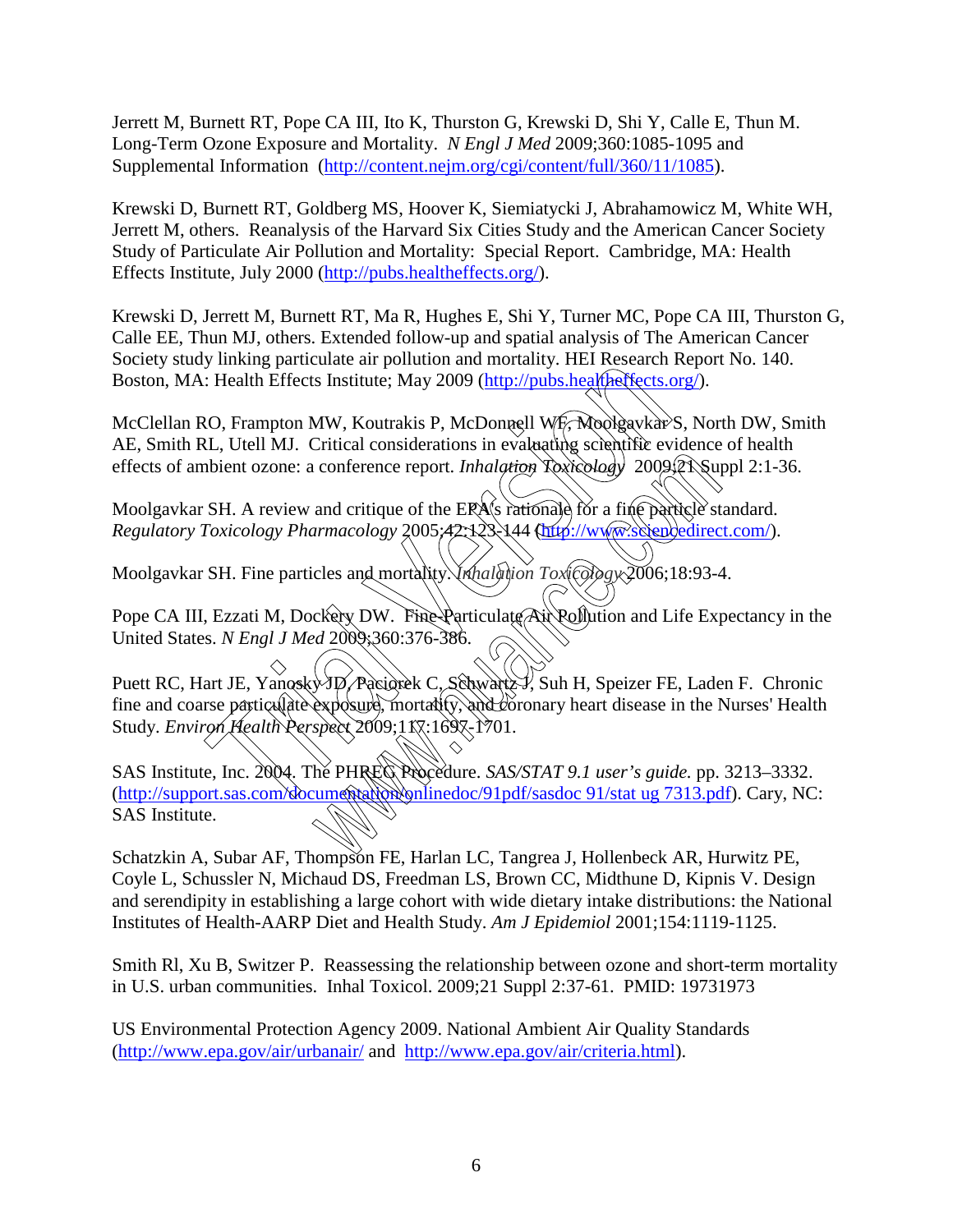## **Health Effects Institute**

101 Federal Street Suite 500 Boston MA 02110-1817 USA +1-617-488-2300 FAX +1-617-488-2335 www.healtheffects.org

July 6, 2010

James E. Enstrom, Ph.D., M.P.H. School of Public Health and Jonsson Comprehensive Cancer Center University of California Los Angeles, CA 09905-1772

Dear Dr. Enstrom,

The HEI Research Committee recently reviewed your Preliminary Application entitled *Criteria Pollutants and Mortality in the NIH-AARP Diet and Health Study Cohort*, submitted under HEI RFPA 09-5 *Health Effects of Air Pollution.* I am pleased to inform you that the Committee decided to request a full application.

I have attached a copy of our Fall 2009 RFA Booklet which contains instructions on submitting your kull Application to HEI under RFPA 09-5. Information on full applications may be found on pages 15 and 16, with the Full Application instructions appearing on pages 23-26. Additionally, forms  $f/\hbar$  through F10 are available on our website: http://www.healtheffects/org/RFA/Forms/RFAforms.htm sity of California<br>geles, CA 09905-1772<br>
Tr. Enstrom,<br>
Tr. Enstrom,<br>
Trial Research Committee recently reviewed your President<br>
Trial Health Study Cohort, submitted under HEL REP,<br>
The of Air Pollution. I am pleased to inf Committee recently reviewed your Prefining<br>
Criteria Pollutants and Mortality in the WF<br>
udy Cohort, submitted under HEL RFPA 09-1<br>
tion. I am pleased to inform you that the Cc<br>
a full application.<br>
copy of our Fall 2009 R

The Committee discussed several key issues which you should address in your full application. Specifically, in the section "Anticipated Results and Significance", under the Project Plan section, the Committee would expect to see a discussion of the literature on air pollution and mortality in the US and in California and how your proposed study will advance our understanding. As the NIH-AARP is a new cohort to the air pollution community, we will also need to see detailed descriptive statistics on the cohort population, as well as full details of availability of air quality data and other important design details, as would be the case with any such proposal. The Committee will also expect a letter granting access to data from the administrators of the NIH-AARP cohort and letters of commitment from any collaborators.

Please submit your application no later than September 3, 2010 if you hope to have it considered at the October 2010 Research Committee Meeting, as we send all such proposals out for external peer review prior to the Committee's own review. If you have any questions, feel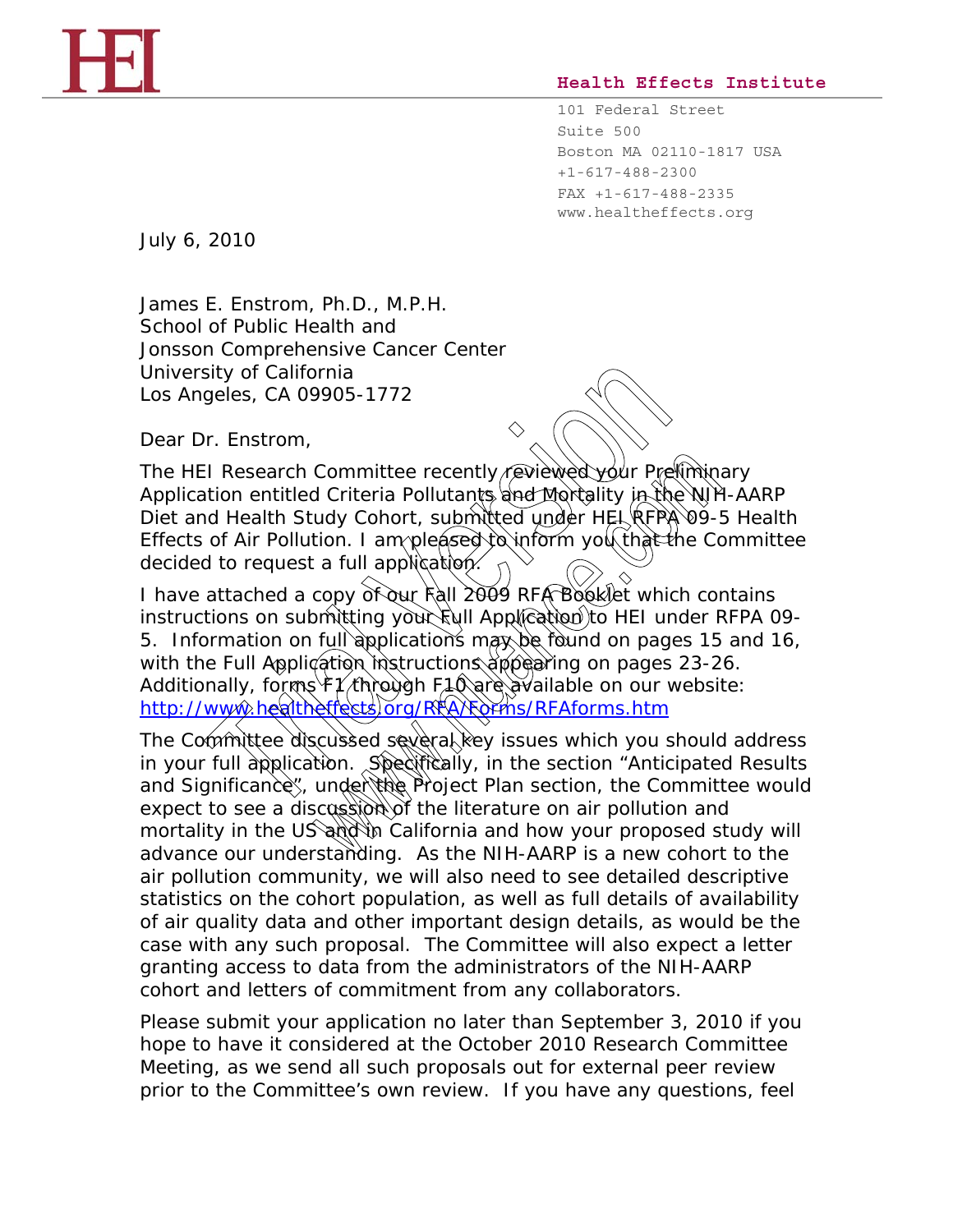free to contact me via e-mail at kadams@healtheffects.org, or by phone at (617) 488-2330.

Regards,

Manis  $\overline{\mathcal{S}}$ 

Kate Adams, Sc.D HEI Staff Scientist

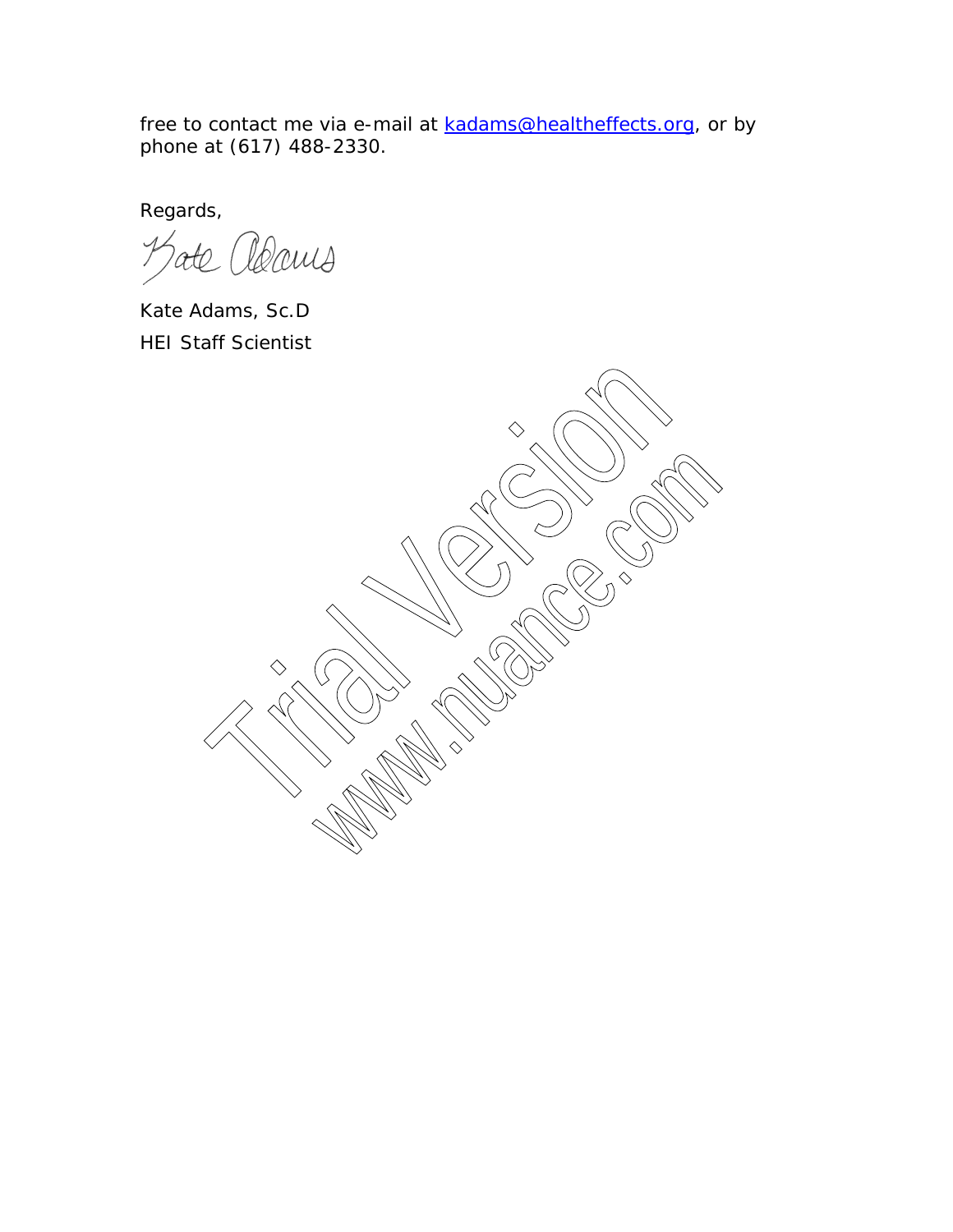## **Health Effects Institute**

101 Federal Street Suite 500 Boston MA 02110-1817 USA +1-617-488-2300 FAX +1-617-488-2335 www.healtheffects.org

July 5, 2011

James E. Enstrom, Ph.D., M.P.H. School of Public Health and Jonsson Comprehensive Cancer Center University of California Los Angeles, CA 09905-1772

Sent by email to: jenstrom@ucla.edu

Dear Dr. Enstrom,

HEI recently received and reviewed your Full Application entitled *Criteria Pollutants and Mortality in the NIH-AARP Diet and Health Study Cohort*, submitted under HEI RFPA 09-5 *Health Effects of Air Pollution.* The HEI Research Committee discussed your full application at their June 24, 2011 meeting. The Research Committee was also provided with the additional information you sent us on June 20. I regret to inform you that the Research Committee has decided not to fund this study. Comprehensive Cancer Center<br>
The Comprehensive Cancer Center<br>
The Comprehensive Cancer Center<br>
The Comprehensive Cancer Center<br>
The California<br>
Sent by email to ienstrom@ucla.edu<br>
The Nife Addition of The Nife Additional V ia<br>
5-1772<br>
Sent by email to jenstrom@ucla.edp<br>
and reviewed your Full Application entitled Criteric<br>
III AMP Diet and Health Stady Conor, submitted un<br>
the AMP Diet and Health Stady Conor, submitted un<br>
the Cher Universit

While the Committee noted that your choice of cohort was novel and interesting and that you do raise some important scientific questions regarding regional differences in long-term health effects of airborne particulate matter, they concluded that the study, as described relatively briefly in your application, would not address these issues adequately. The proposal provided insufficient scientific background for the study. The Committee was concerned that you do not yet have access to the cohort data (as requested in our letter of July 6, 2010), and that your application lacked detailed data handling and analysis plans. The Committee was also not clear which criteria pollutants you planned to link to which outcomes. Furthermore, the Committee felt that the proposal lacked information on your plan for implementing the exposure assignment methods necessary for this type of cumulative incidence study, such as the type and quality of air pollution data to be used, the time periods for defining the exposure, and the process by which exposures will be assigned.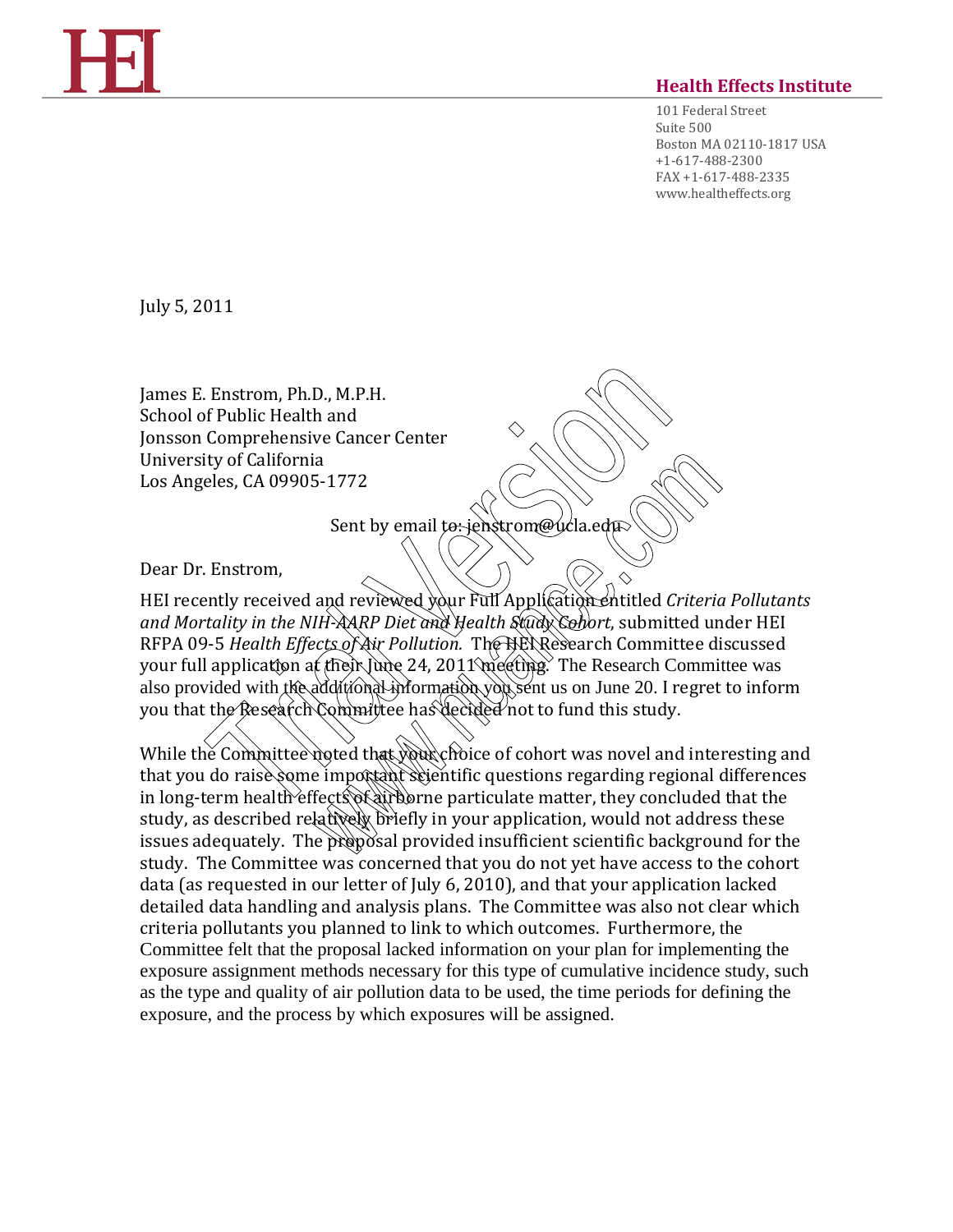I have attached the reviews of your application. These should help you understand the Committee's decision and we hope provide constructive criticism for your future work. If you have any questions, please feel free to contact me.

Regards,

te adams

Kate Adams, Sc.D., HEI Staff Scientist

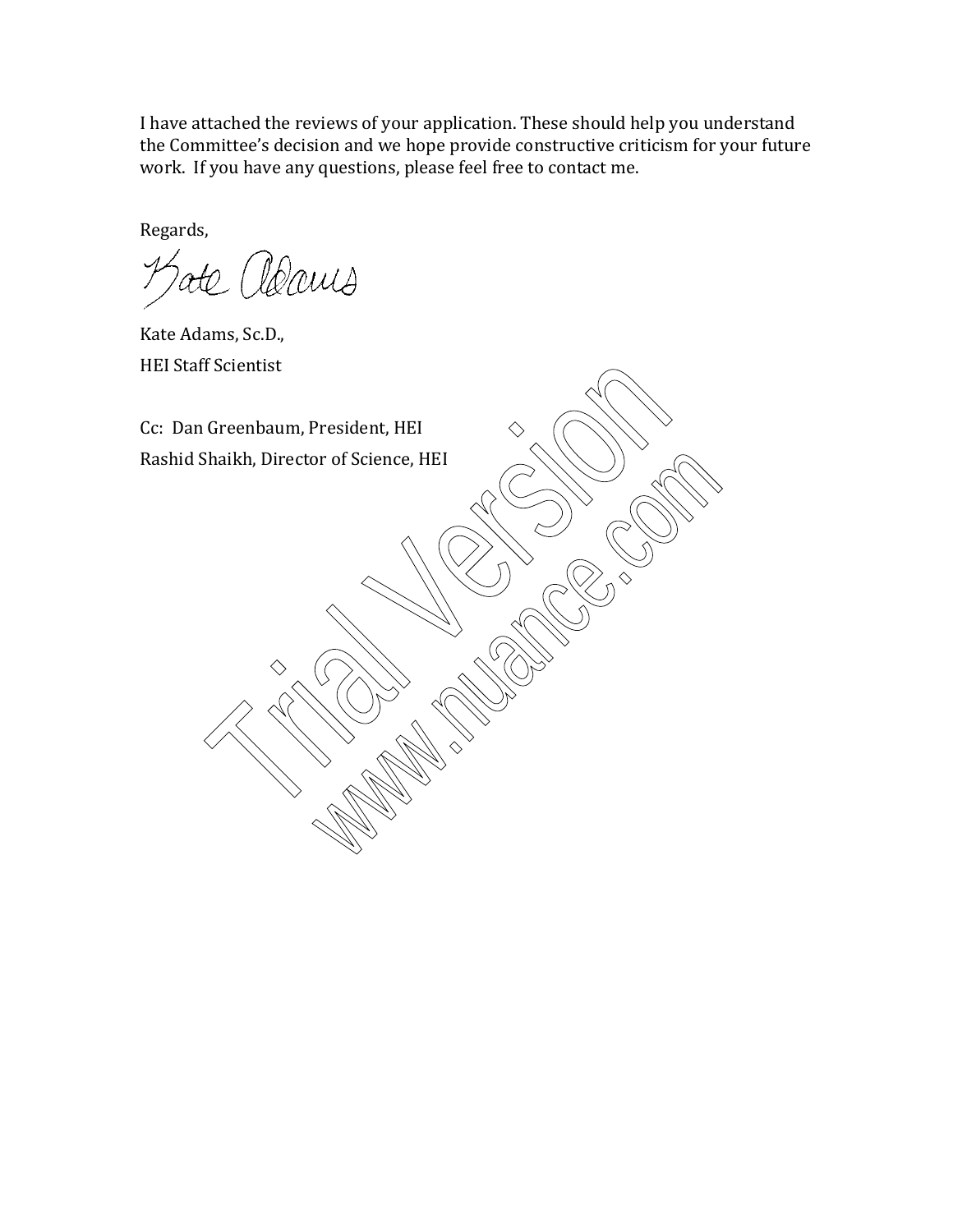# **Introduction:**

The applicant plans to study an approximate 10%, non-random sample of the NIH-AARP Diet and Health Study conducted by NIH to provide additional data on the association, or lack thereof, between exposure to  $PM_{2.5}$  and pre-mature mortality.

# **Critique:**

This application is so incomplete that an in-depth evaluation is not possible. The specific points of major concern are:

- 1. It is the applicants contention that the existing data do not support the mortality associations with  $PM<sub>2.5</sub>$ . However, the application presents no coherent set of data to support the content. Instead, there are numerous website listing which reference the applicants testimony to various groups and some monographs. I assume that I was supposed to go to these and develop for myself the coherent argument that he needs to justify this application. I did not see that as my task. The applicant should have provided a coherent summary of his previous testimony and writing along with data to support the position that would then serve as the rationale for what he wants to do. Absent such a summary, I see no justification to fund it.
- 2. There is no information on the type and quality of air pollution data to be used and how exposures will be assigned. Since it appears that this is a cumulative incidence type of study, I would like to know how exposure periods will be defined and with what data.
- 3. The data analysis plan is so incomplete that, even if the applicant met the first criterion, I still would have no idea of how he plans to test his hypothesis. Moreover, PHREG in SAS does not allow for the complex spatio-temporal confounding that has to be addressed in a study such as this. Without know what endpoints will be considered, what other variables will be important, I have no idea if this study would have the power to provide any new insights. I strongly doubt that it would. From the control of the complete of the control of the investment consideration of the investment summary of his previous testimony and writing along with frequency of his previous testimony and writing along with the app ustification to fund it.<br>
ustification to fund it.<br>
ustification to fund it.<br>
tition on the type and quality of air pollution data to be<br>
ssigned. Since it appears that flus is a cumulative incident<br>
to know how exposure p
- 4. The sample of subjects is a non-random,  $\sim$  10% sample, which undoubtedly has all kinds of selection bias relative to the target population. The possibility is never even considered as to what influence this would have on any results reported, all other things being done properly.

# Some minor issues:

1. The discussion of resources is not adequate to determine if the investigator can handle the large datasets that will be needed. There is not data security plan and no QA/QC plan.

Recommendation: REJECT.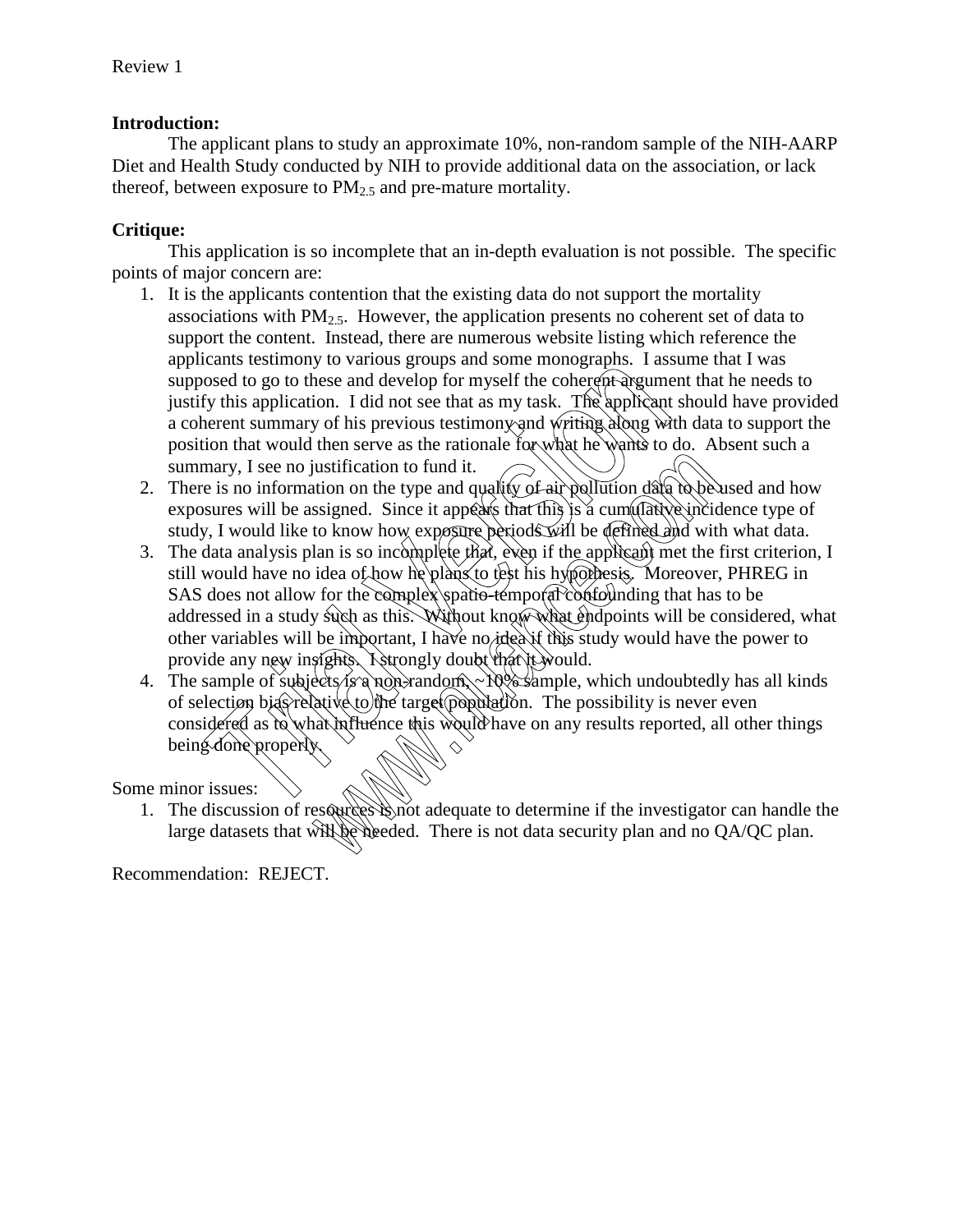#### **REVIEW #2**

### **Enstrom application**

In the face of clear and well-focussed criticism from the two reviewers, I am not going to attempt to make the case that this should be funded, but I also hope that it won't be dismissed out of hand, since I actually do think that Dr. Enstrom is on to something.

The controversy that Dr. Enstrom refers to repeatedly in his introduction amounts to the following: virtually all the air pollution studies for the US (NMMAPS for PM $_{10}$ , NMMAPS for ozone, MCAPS for PM $_{2.5}$ and ACS-II for PM<sub>2.5</sub>, to name the four main ones) show a strong east-west gradient in the effect, the air pollution effect being less strong in the western part of the country. Many people have acknowledged this effect but there is no universal agreement about the explanation for it. Yet despite this apparent disparity, California has pursued the strongest air pollution regulations in the country. The question that Dr. Enstrom and others of like mind are asking is why this is justified. I would not pretend to know the answer myself, but I do think he is raising a real issue that deserves seribus consideration.

Unfortunately, the proposal lacks a clear statement of the scientific issues involved – instead Dr. Enstrom has cited a series of public comments to CARB, which may or may not contain adequate scientific documentation (I haven't checked), but in any case, citations to the refereed literature or preliminary analyses of data should have been given. The spatial variability of the ozone-mortality coefficient from NMMAPS has been documented by Bell and Dominici (2008) and by Smith et al (2009) – Enstrom cites the latter paper but does not explain how it is relevant to his proposed study. In the case of MCAPS, the raw data are not publicly available but Dominici et al. have published the county-specific coefficients and standard errors, which would allow a spatial analysis similar to that done for ozone in the two papers just cited. For XCS-11, which is a conot study similar to what Dr. Enstrom proposes here, it seems that nobody has done a comprehensive analysis of whether the PM<sub>2.5</sub> effect is spatially variable, but there is indirect evidence in the HEI readalysis report (Krewski et al, 2000) and there have been some independent calculations by Dr. Jerrett which are reported in the proposal. As a side comment, I am a little surprised that Qr. Enstrom didn't pursue his efforts to gain access to the ACS-II dataset, but perhaps he felt that he had more important battles to fight. In any case, the potential existence of a new dataset that could allow independent examination of the issues is an interesting development and indeed what prompted the HEI Research Committee to invite this full application. ect being less strong in the western part of the country. Many people<br>it there is no universal agreement about the explanation for it. Yet d<br>ifornia has pursued the strongest air pollution regulations in the count<br>of the m x he is raising a real issue that deserves seribles consideration<br>acks a clear statement of the scientific issues involved  $\sim$  ins<br>public comments to CARB, which may or may not contain a<br>aven't checked), but in any case,

What we would need to see now is a comprehensive data analysis plan. I don't think basic proportional hazards regression is sufficient to answer the questions of interest – at least we would need the random effects extension that has been developed by Krewski and Burnett, but preferably, a full spatial analysis. The problem is that Dr. Enstrom doesn't have a spatial statistical expert on his team. The role of the UCLA statistical consultant is not specified – there isn't even a CV. Moreover, there is no information at all about the work to be done by the two external consultants, Drs. Lipfert and Young, but I don't believe either of them is an expert in spatial statistics.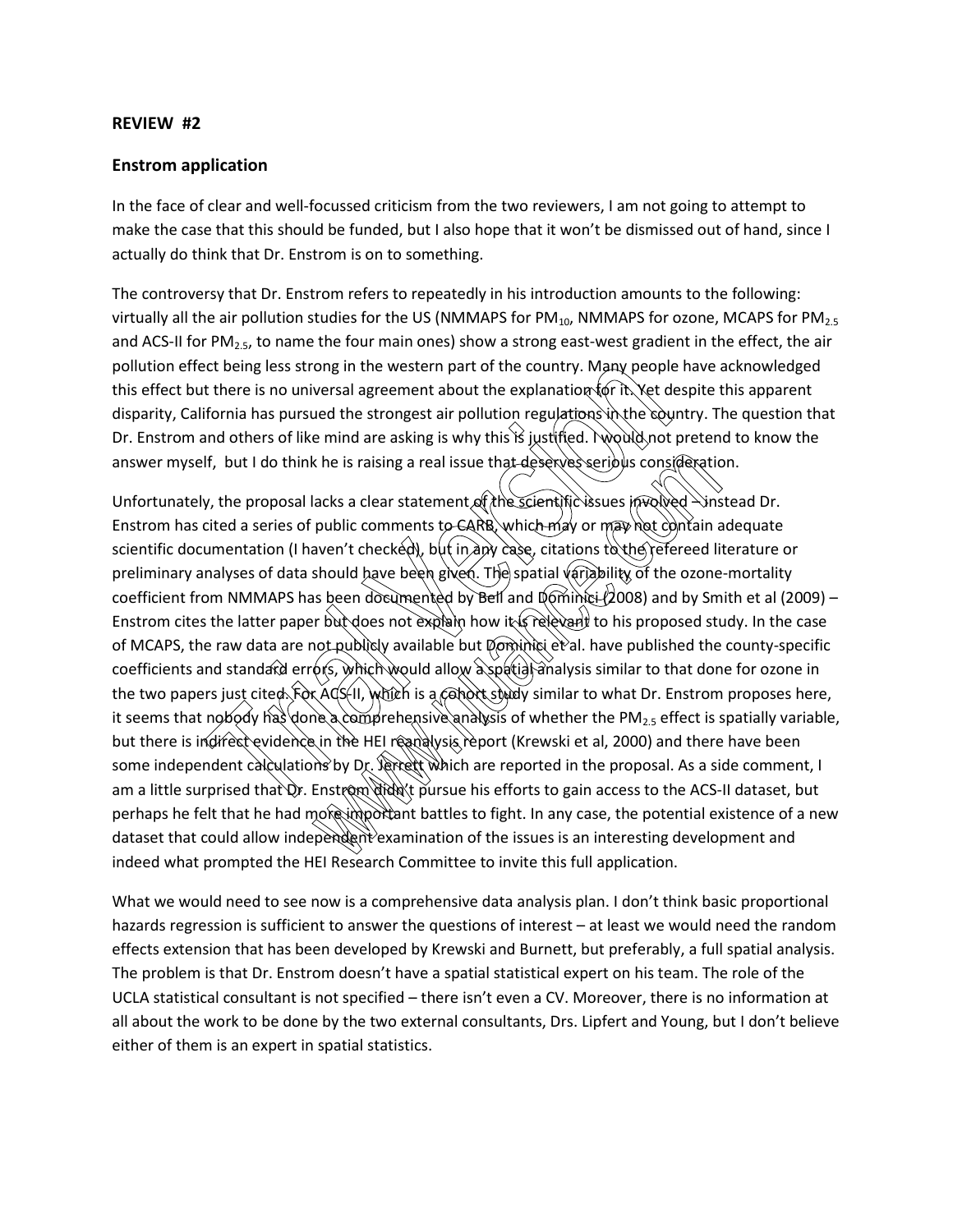In summary, this proposal really takes us no further than the pre-proposal. Dr. Enstrom has a valid idea for a research project. He does not have a viable plan for pursuing it. Unless he can come up with such a plan, HEI cannot consider this proposal further.

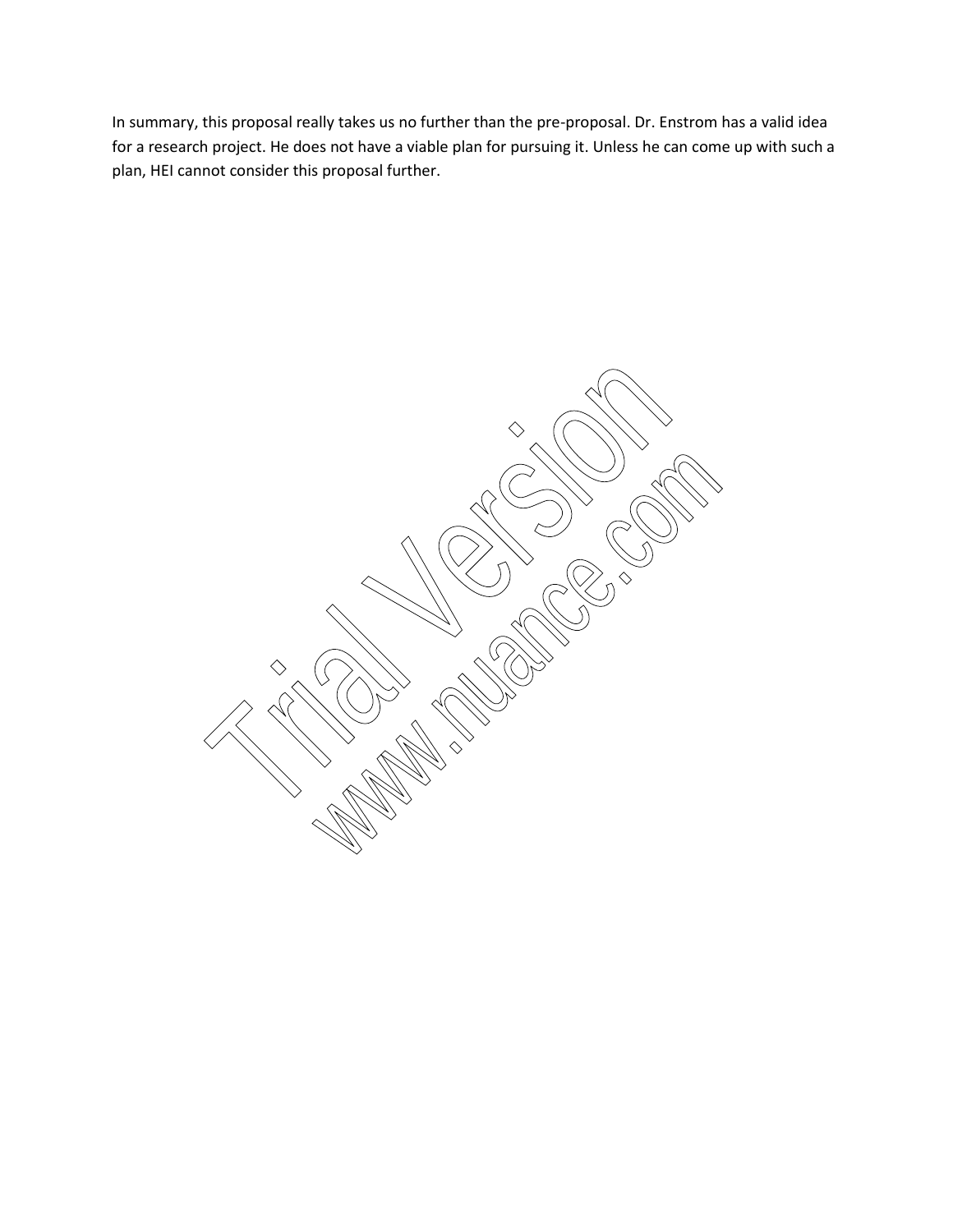#### **REVIEW #3**

#### **HEI Grant Review for J E. Enstrom**

#### **Budget Justification:**

Minimal justification as to why the proposal requires 50% of his time. One major effort was listed as obtaining cooperation from NCI and NIH for use of the database. He was asked to obtain this cooperation at time of grant submission which he has failed to do. It would be inappropriate to provide funding without confirmed access to the database. Further, he lists the need for two senior consultants but states that details regarding their contributions "must be worked out". If he doesn't know how they will be used in the project it is inappropriate to request their assistance.

#### **Other Support:**

Has no active support and refuses to report Pending Support unless he is funded. Again this is an inappropriate response to usual needs for an agency to assess overlap.

#### **Scholarship:**

Publication record extremely limited and shows lack of research scholarship. Based on this limited record and lack of "back-up support" from well published investigators, I do not think the investigator has shown sufficient scientific progress to be awarded a grant  $\alpha$ Trial Version of the project it is inappropriate to request their assistance.<br>
Trial Versions to usual needs for an agency to assess overlap and thought<br>
the response to usual needs for an agency to assess overlap and<br>
eco

#### **Major issue:**

This grant has not been submitted through a responsible University Office of Sponsored program. Because of this issue, technically the research proposal should be returned without review.

## **Hypothesis and Specific Aims:**

The independent variables are PM2.5 and "other criteria pollutants". The investigator needs to provide specificity as to what specific criteria pollutants he is planning to use in the analysis. It appears from page six however that he plans  $\hat{t}$  assess six but no description is provided as to time period, access to measurement data, sampling location, analysis of complex mixtures etc. ual needs for an agency to assess overlap.<br>
limited and shows (ack of research scholarship Sased on tupport" from well published investigators, I do not think the corresponsible awarded a grant (as a RC)<br>
litted through a

The outcome variable is "total mortality (premature death)". There is no operational definition provided for how this outcome will be measured or defined. What ICD codes will be included? Will premature death be defined by age and gender specific categories?

There are 4 aims listed on page 3 (5 aims on page4). The first aim is to obtain NIH approval for use of the database. This aim should have been completed prior to the grant submission. He has had about ten months to obtain approval since the letter sent from HEI on July 2010**.** This letter specifically requested that he obtained permission for use of the database prior to resubmission. He failed to follow directions and assure the funding agency that he had permission to use the database. Aim 2 and 3 is reliant on aim 1 i.e. access to the database. Since assurance was not provided for aim 1 then currently there is no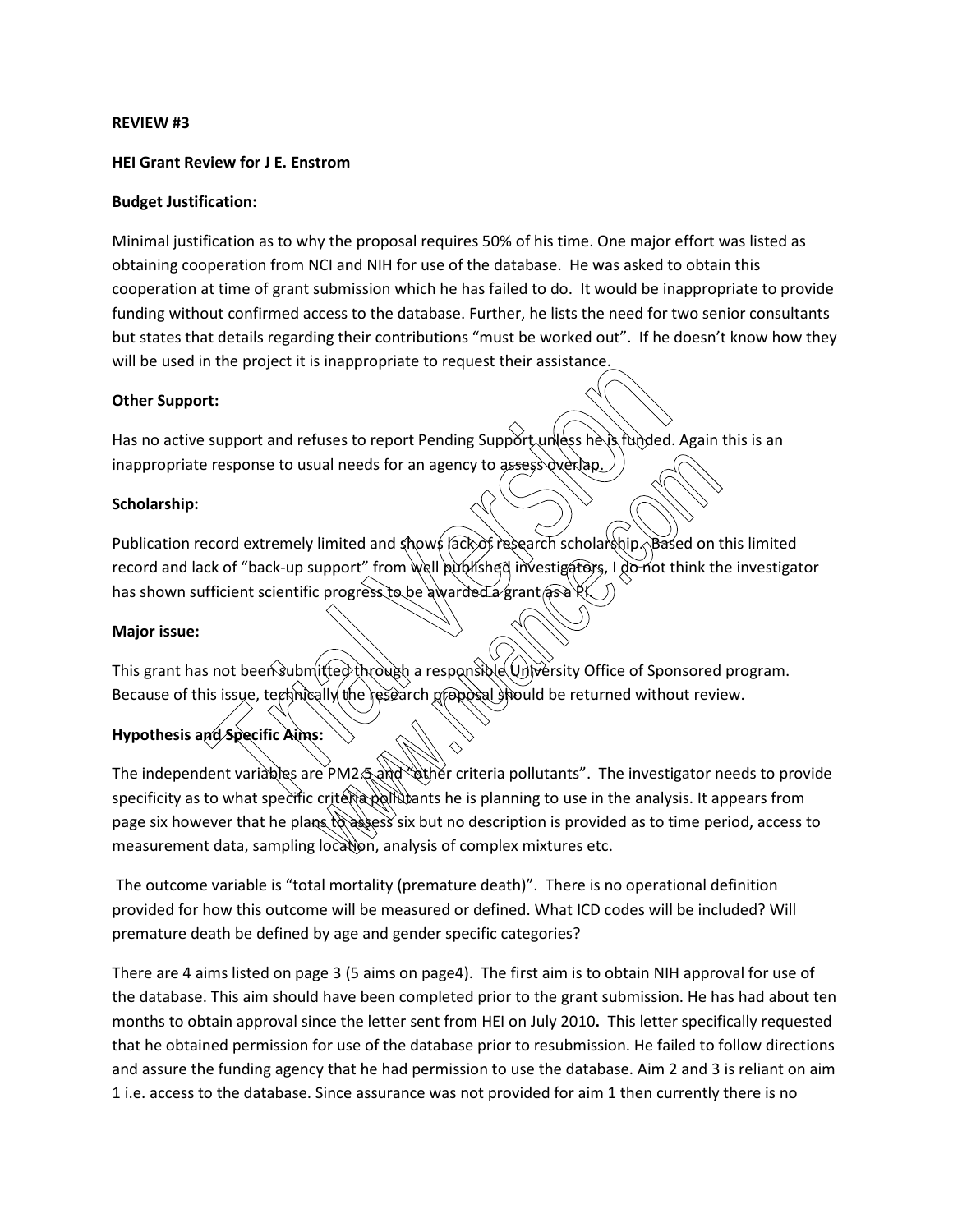confidence aim 2 or 3 can be achieved. Aim 4 is not an aim. The role of an aim is to undertake specific activities that will test the hypothesis. Aim 4 states that a manuscript will be submitted. This is unfortunately not an aim.

## **Related Previous Studies:**

Dr. Enstrom fails to describe his previous research but just cites only one paper, a response to a critique of his paper and numerous public comments.

## **Methods:**

There is no description on how the investigator will assemble the CA and national county level data on criteria pollutants. There is no description on the extensive process of data management and organization this will require. How will the data be "prepared" and linked with mortality data. How will mixtures be considered? The investigator states that "additional details of the analysis plan need to be completed". This is an understatement. The investigator has provided no details and no plans. Under methods aim 4 there is to be a detailed comparisions of conorts. He mentions  $CA$  CPS I and II "and other major cohorts". This is the first time these cohorts were discussed in the context of the AARP cohort. There are no research methods or approach provided. The lack of details for a complex data management and analysis task that will be necessary provides grave concerns that the investigator understands what is being proposed. criteria pollutants. There is no description on the extensive process of data manary and and mortality events.<br>This is in understandent that are "prepared" and linked with mortality of the and mortality of the and mortalit

On a positive note, a brief description of the NIH-AARP was provided. The investigator stated that individual life style characteristics are available but fails to state whether or not some of the most important factors are included such as smoking/pack-years history, alcohol use, all residences where the individual has reside throughout the study, exercise patterns, and weight change over time. Giving us a web site to access does not provide any assurance that the investigator knows what should be considered or how the data should be related to interactions between exposure, external lifestyle a detailed comparisons of contents are in presented in the context of the<br>a detailed comparisons of contents were discussed in the context of the<br>ds or approach provided. The lack of details for a complex is<br>sk that will b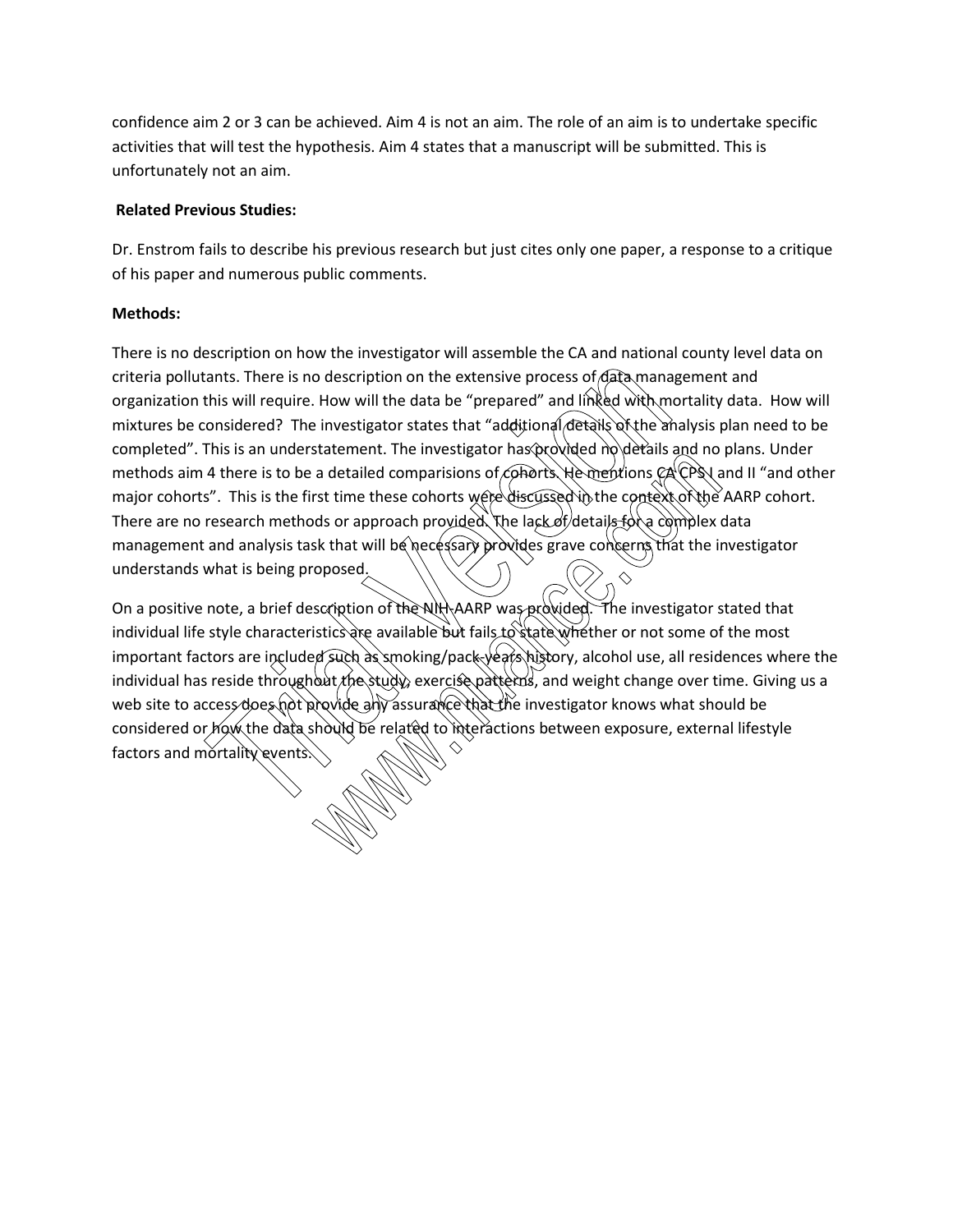#### REVIEW #4

### HEI: Enstrom Proposal

 The proposal is straightforward: the aim is to examine the relationship between exposure to criteria pollutants and cause-specific mortality in the NIH-AARP cohort of middle-aged and older US residents (50-71 years) in 8 states, including California. The study is concisely and clearly written. The PI and co-investigators are well qualified to lead the proposed research and the environment well-suited to conduct the analyses of these existing data.

The results will update those of many major epidemiologic studies. No new hypotheses, or novel methods, are proposed. It would be interesting to assess whether the addition of GIS methods for improving individual level exposure assessment could be incorporated and thus make the proposal more exciting and innovative. The focus on criteria pollutants only will also limit some interpretation, although it is fully understandable why these are chosen. The results will update those of many major epidemiologic studies. Nor novel methods, are proposed. It would be interesting to assess wheth<br>GIS methods for improving individual level exposure assessment could<br>and thus make we interpretation, although it is fully understandable when the interpretation, although it is fully understandable where<br>the as requested. The likelihood of results in high, thoughists into PM related mortality.<br>some by t

The budget is reasonable as requested. The likelihood of results in high, though less likely to provide novel insights into  $RM$  related mortality.

Although diminished some by the above weaknesses, enthusiasm for the proposal is high.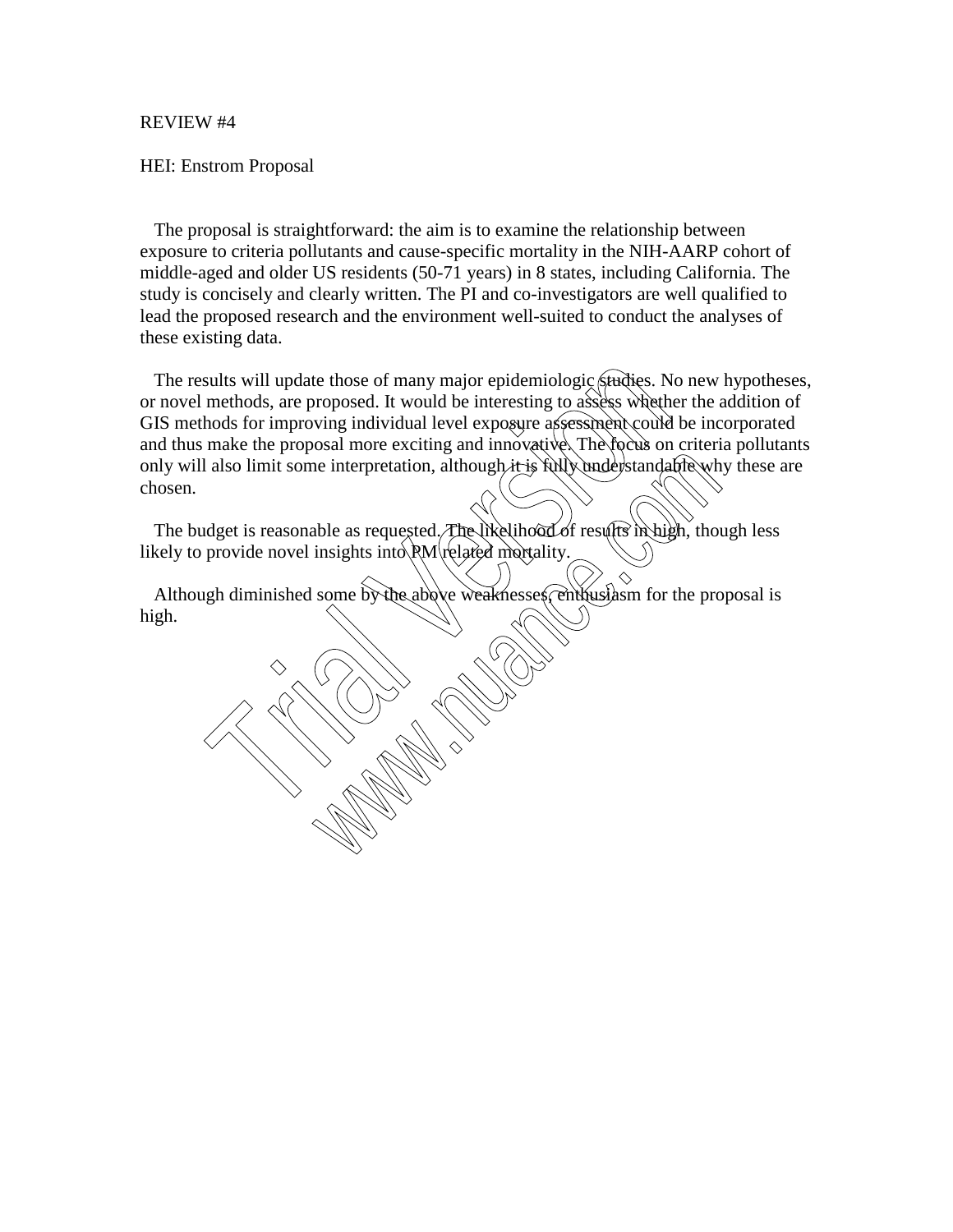Review of NIH‐AARP diet and health study cohort HEI Dr. James Enstrom

#### **Scientific merit**

The proposed work makes use of a large existing cohort, the NIH‐AARP Diet and Health Study, of over 500,000 study subjects, with risk‐factor questionnaires on over 300,000. The cohort has not previously been used in air pollution studies. The primary goal of this work is to use the cohort to examine the impact of criteria pollutants on mortality, cardiopulmonary disease, and lung cancer. Unfortunately, the proposal has severe limitations regarding the description of the rationale for the study, the methods, and the role of the various members of the research team. This proposal should not be funded.

The key strength of the proposed research is the use of a cohort that is a unique, large, high-quality dataset that has not previously been investigated for air pollution epidemiology. The benefits of this cohort, other than is novelty and sample size, are not explored in the proposal. No information is given on what will be new about this work as compared to the wealth of previous studies on criteria pollutants and health. As examples, the proposal correctly notes that individual lifestyle characteristics are available, but does not specify how these would be used in analysis. It also does not specify how exposure will be characterized for the cohort and whether location through time is known for this cohort. As written, the proposal implies that county of residence is available (page 5), but does not specify whether the location for each study subject was obtained only at one time point, or whether location of residence is known throughout time as study subjects moved. Residential mobility is important in this research as the key objective requires assessment of air pollution exposure. The potential limitations and structure of the cohort data are not discusse ngth of the proposed research is the use of a cohort that is a unique,<br>has not previously been investigated for air pollution epidemiology.<br>Than is novelty and sample size, are not explored in the proposal.<br>We new about th

The proposal does not provide the necessary rationale for a research proposal. Instead the introduction states that a "controversy" exists for PN2.5 and mortality research, but does not describe this controversy or provide adequate links to peer-reviewed studies on this topic. The proposal states that there exists epidemiological evidence from 8 sources that there is no relationship between PM2.5 and premature mortality in California and/or that there is geographic variation in PM2.5, but does not provide the references. The text muddles these two points: the lack of an association, and geographic heterogeneity in the association. That geographic variation exists is well understood. The proposal provides no information on how this research would help address that issue or explain why such variation exists. It also does not provide information on how the proposed project would be able to answer any scientific question  $\hat{n}$  better way than previous research. The scientific evidence that a relationship does exist is omitted entirely from the discussion. The proposal provides links to several public comments made by the PI, but text citing current literature is needed and would be more compelling. As yet another example, the author notes "I have now determined that there was sub geographic variation in PM2.5 risk across the United States, particularly in California, that was not properly revealed in [a report]. I am currently preparing this evidence for publication." This type of unsubstantiated statement is not acceptable. The link for this statement is not appropriate scientific evidence, but a newspaper clipping. The proposal should either provide a reference for published information, or present the preliminary findings briefly in the proposal. Given the numerous studies and wealth of information on PM2.5 and health, and the important remaining scientific questions on this topic, the authors should be able to provide a compelling argument for why a given research project is needed, but that was not done in this proposal. Further, as numerous large scale studies of mortality and PM have been conducted, the proposal must explain why this particular analysis, which uses standard methods, would provide any new evidence. proposal correctly notes that individual lifestyle characteri.<br>
y how these would be used in analysis. It also does not speed of the cohort and whether location through time is know<br>
sal implies that county of residence is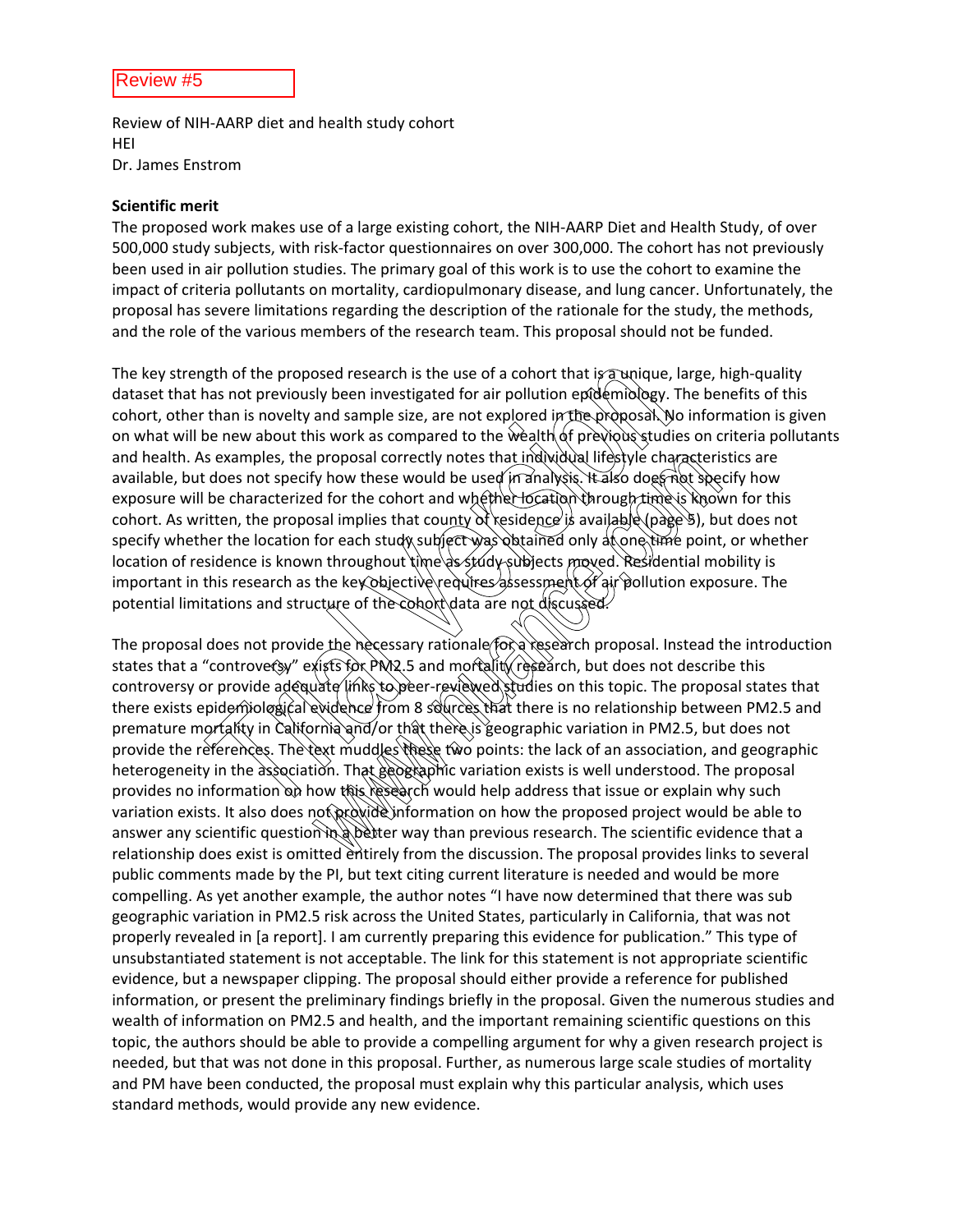The methods description is highly inadequate. The authors refer to a previous study and note that methods are similar. They do not describe the methods in any detail. The confounders are not specified, although some example confounders are listed. The statistical methods are described only in very vague terms.

The related studies section does not provide the needed information. It does list two publications, work as a consultant making public comments, and the PI's career as an epidemiologist. While this information is relevant, a better proposal would describe in text how the proposed work builds on and advances the previously published work, not links to previous work. However, it is anticipated that the author could perform the epidemiological analysis, given his experience.

The specific pollutants that will be investigated are not specified. The proposal uses the language "criteria pollutants." Does this mean that all criteria pollutants will be investigated, and no other pollutants? Particulate matter chemical components would be of interest. The choice of exposure appears to have been given only brief thought.

The need to assemble national data on criteria pollutants is unclear given that the study area is a fraction of the U.S.

The proposal states that the PI will "obtain required permission" for cooperation of NCI and NIH regarding use of the dataset. It would be helpful to know how likely this cooperation will be, with supporting letters or other documentation from NCI and NHI. Without this cooperation, the project cannot go forward. However, the proposal does note that an initial inquiry to NIH indicates that the project will be acceptable. collutants that will be investigated are not specified. The proposal us<br>transts." Does this mean that all criteria pollutants will be investigate<br>transiculate matter chemical components would be of interest. The characteri al data on criteria pollutants is vinclear given that the study<br>Pl will "obtain required permission" for cooperation of NCI<br>It would be helpful to know how likely this cooperation will<br>commentation from NCF and NHI. Withou

On a minor point, the language that the results will be published, which is mentioned repeatedly in the proposal, is understood for scientific research. In future proposals, the authors may wish to omit this language in order to provide more useful information within length restrictions.

## **Personnel and facilities**

The project is to be conducted by Dr. Enstrom and Dr. Tang, a statistician, with consultants of Dr. Lipfert and Dr. Young. The PI (Enstrom) has extensive experience in epidemiological research. His experience includes work in cancer epidemiddogy, analysis of large cohorts, and study of air pollution and human health.

The responsibilities of Dr. Enstrom and Dr. Tang are described. The responsibilities of the consultants (Drs. Lipfert and Young) are not specified at all. The proposal notes "Details regarding their specific contributions must be worked out." The roles of each researcher should be determined before a proposal is submitted.

### **Adequacy of research facilities**

The description of resources is a very brief and a bit vague (computers with SAS and other software); however, it is anticipated that resources for the project are adequate and that research facilities will not be a problem. It would be helpful to have more information on the computing system as a large amount of data would need to be stored and analyzed.

#### **Proposed cost**